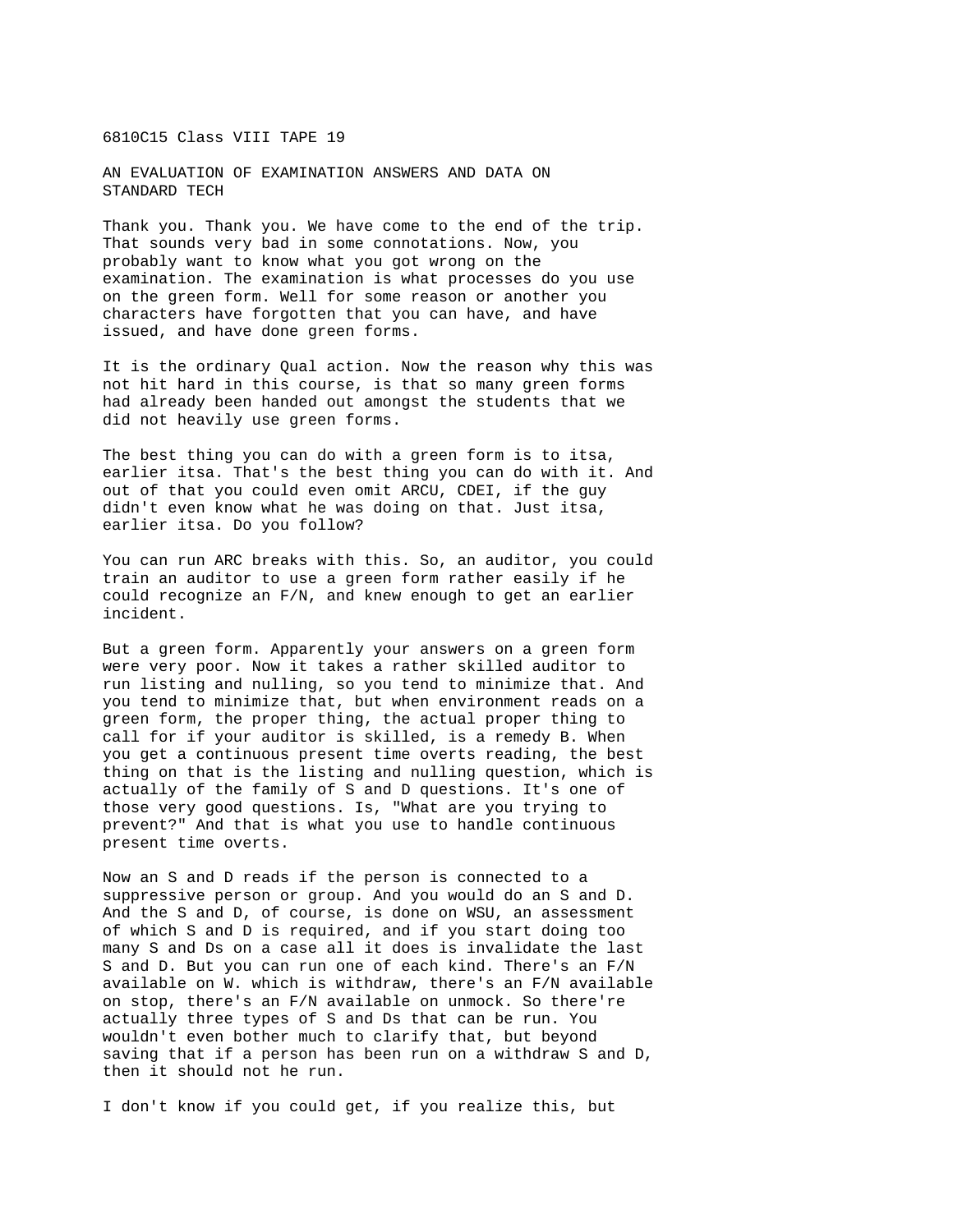your recall or remember being blank, is a sort of an S and D all by itself on your LX-1. That type of list.

Now there's several of these types of lists, by the way, just as a notation here. There's several of these types of lists. They're all handled the same way. Don't all of a sudden believe that they are something brand new and wonderful and strange. For instances the Money Course people are giving all over the place, is just one of these L-list. It would be handled exactly the same way. Run the motivator engram, run the overt engram, and the thing would be in actual fact, just those things associated with money. And it'd simply be a list of these things associated with money, gives the person a prepared list, it's already prepared, it's issued, it's not changed, not added to. And it's simply assessed, and you do a recall or remember, and so forth on that. Just filling you in on a little bit of data here. The lists have not at this moment been prepared. And as a result, I didn't give them to you.

But your LX-1, your LX-1 is simply the pattern. That is, the pattern. The other pattern, the LX-1 is the pattern by which you run a recall, get an F/N, run a motivator chain of engrams or secondaries, get an F/N. You can get an F/N from secondaries, and you'd get an F/N from engrams. overts, secondaries, you can get an F/N for overts, secondaries. You can get an overt for F/N engrams. And that is one pattern.

Another pattern of action is you assess this little prepared list. A very simple little list. And you can do, for something like auditing or something like that, you can do the L-1 on the result of this little prepared list, or you can prep check it.

These are all of a family of actions. They actually can be addressed to anything. I just saw about a, I don't know. Must be a twenty page auditing report on a prep check of what you have been going over, called, you know, they make a list like, "Auditing, auditors", you know, so and so, so and so. That little list. And then prep check it. And that little list, all by its' little lonesome, produced twenty pages worth of session, on a case that has been a kind of a no-case gain case, and all that sort of thing. But that's all by itself, you see? Now actually you can prepcheck floating needles. You can do all that sort of thing. But this is all outside the zone of green form. You don't discover these things on a green form. These are the things which a case supervisor adds up as necessary on the case, and he puts the thing together. Now when you send somebody over for a green form, over to Qual, your ordinary action would be something on the order of omit lists. You haven't got any security in your auditing, your lists. And they've done too damn many lists already. So just omit lists, do the green form, itsa, earlier itsa. And you'll just be surprised what these characters can run into on this.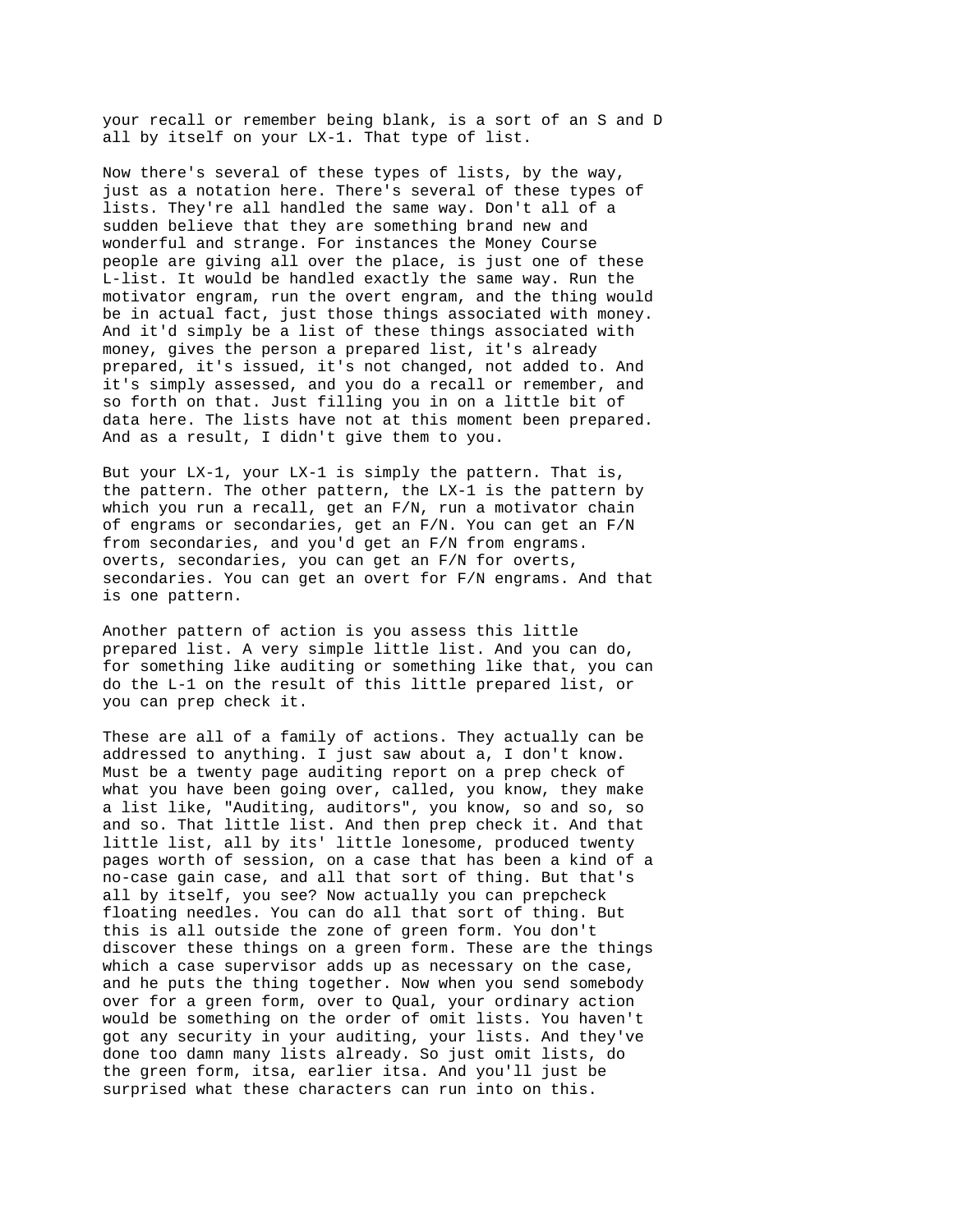So, you apparently forgot the green form. And that is Quals' chief weapon. Now one of the things about the green form is people mustn't send people to Qual to get a disagreements check, to get a sec check, to get a bop bop bop bow bow. People cannot dictate what happens in Qual except the case supervisor. Do you see? So that executives throughout an organization can send their staff in for anything they please, as long as it isn't done.

This also follows on into the field of the ARC break registrar. It's very unfortunate that it is known as the ARC break registrar, because what they ought to be doing on those people is a green form. And what they ought to be using is itsa, earlier itsa. That's all they ought to be doing on the whole ARC break program, the ARC break registrar, the ARC break auditor.

That's all they ought to be specializing in. Because it's very safe. Very safe. And if you omit lists off of it you've got an unlimited run. It really doesn't matter how often or how long you go on this sort of thing.

But I didn't issue these green forms to you for the reason that anybody can do a green form.

It's very simple. I've taught you some very standard actions. Now remember, when you've been putting in the Ruds, exactly the same action you use in putting in the Ruds is what you use in handling a green form. Except it ceases to be what is just in the rudiments, and it becomes the whole green form goes that way.

Now, this has, you had another one here. What does setting up a case mean? And apparently you missed this left, right and center. And some of you undoubtedly got it, but it was a common miss. It was question 246. You fly the Ruds or green form to F/N before starting a major action. And brother, you better remember that. 'Cause if you missed that on the examination, man, wow, you're going to have trouble. We had somebody just a day or two ago in auditing do the unforgivable thing. The guy had a somatic so they thought they'd put the full four rundown through. They're gonna handle a lousy little PT somatic with a full four rundown. Why that somatic ought to have been handled and everything ought to have been handled on the case. They guy was set up to go. Don't you see? And so, setting up a case is, you fly the Ruds or green form to F/N before starting a major action, and that, you wouldn't attempt any major action on a case. Don't attempt a major action on a case that apparently has something wrong with it. Handle whatever is wrong with it before you attempt a major action.

And if I can give you that the case'll fly.

You're handling a guy who is dead in his head or stuck here on earth, or something like this.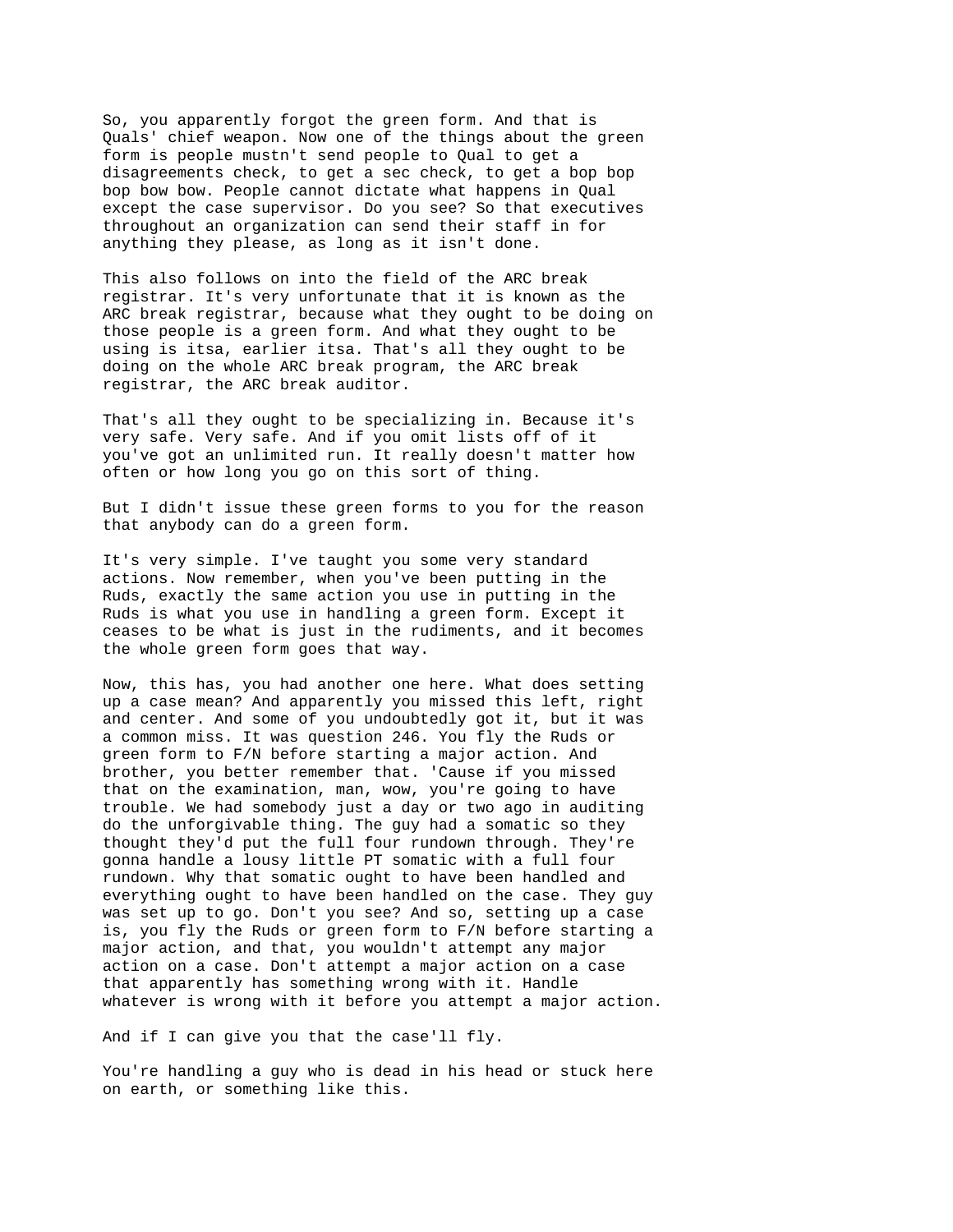The major actions of a case are to fly this thetan. I don't know. I might even go so far as to have somebody who is having consistent tonsillitis and lumbosis and bog-woggus, and that sort of thing, make him get himself straightened out medically before I'd touch him. Yeah, the case is obviously going to get audited with all the grades to cure his god damn tonsillitis.

Now the difference of viewpoint is, is you really shouldn't give a damn what shape the body is in as long as it does not deter the PC from flying. So your Ruds, and your little green forms, and your actions of this character, and how you set these cases up, you set the case up before you attempt a major action. And you're going to have terrific wins. Because the major action is for something else. It's to fly the guy. Not to handle his ingrown toenails. Do you see that? So I'm clarifying it here, because it possibly wasn't clear.

Question number 247, how do you set up a case? There is no consistency on this. There, some said just Ruds, some didn't mention F/N. Hardly any mentioned a green form. Others went into more complex action of setting up a case, such as running engram chains and that sort of thing. But, you set up a case with Ruds or green form to F/N, or list 1, or list 4. But you set up the case somehow. See? You can, you can go into more complex actions. Yes, that's very true.

You can run engram chains. You can do this, you can do that and the other thing, see? But where you haven't set up the case you throw away the major action. And when you've thrown away the major action you've got no place to go. So you set up the case. You don't run somebody with a constant, persistent present time problem on a major action like grades. Don't say, "Well it'll all be handled when we do problems." Bunk! Problems are addressed more or less to the whole track.

I had somebody the other day, had somebody the other day run on the grades, and all that handled was her present time problems as a messenger. See, that was a flunk. That's a throw away of the whole line of grades, because in actual fact, the present time problem wasn't really straightened out on the case. You want this person to look at life. See? We want him to look all around and we want him examine his track and we want him to fly on this stuff. So this, this you've got to get. Because it's the very guts of modern auditing.

Alright, and question 250. Is "Explain the mechanism of release, and at which point you get an F/N." The F/N occurs when the PC disconnects from the mass. That's a release. When he disconnects from the mass, that's a release. Oddly enough, it translates through to the person that when he, for instance was in prison, and they let him out, that'll read as a release too.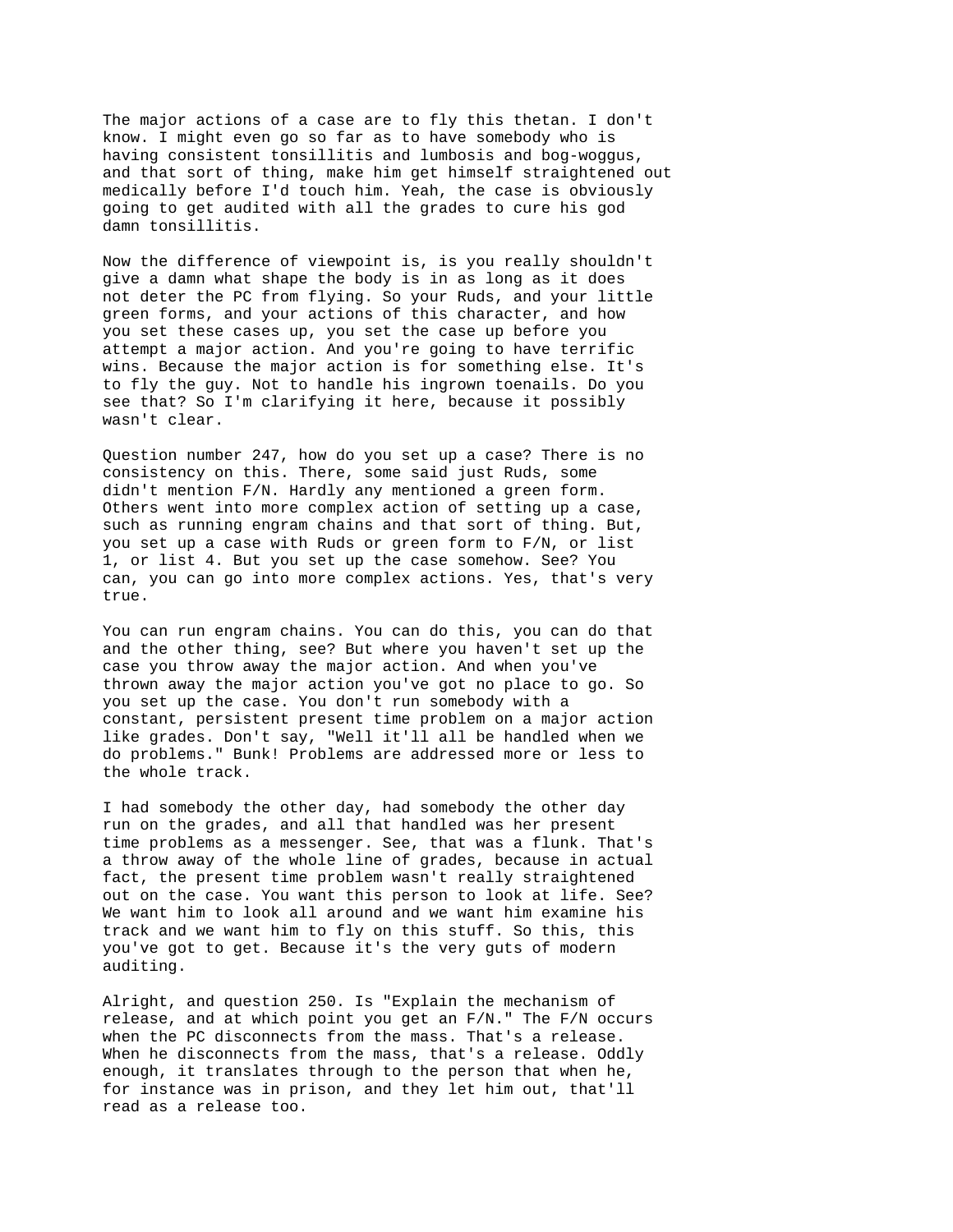Which is perfectly OK. Cause it was a release from the mass. Do you understand? But it's a release from the mass. And the comment here on the case, these, not my comments but the people who corrected the examinations, quite a few amazingly had this wrong. And for some reason had it confused with other thetan pictures. And some even said it's when you create the mass. I wouldn't know how you got that wrong.

If it's too, the trouble with it is, it's too damn simple. It's too simple. That's what's wrong.

It's actually almost impossible to complicate the answer. So I'll give you the answer very bluntly. Here is a mass. When you take the thetan out of it, it's a release. When you erase the mass and leave the thetan there, it's an erasure. And there is no other complexity to it. Pleased That's all there is. That's all there is. There isn't any other complexity to it whatsoever.

I'll go over it again. There's a mass. Any old damn mass. Mental mass, prison, cat fights.

Alright. The mass. Alright. Here's a thetan. He's stuck in this thing, see? And he's saying, "I'm not happy. I get yowl all the time. You know? I yowl. I keep seeing these bars in front of my face. Yap yap yap yap yap. Complain, complain, complain, complain, complain. Why is he complaining? 'Cause he's stuck in a mass. He's out of time, he's in a mass, and so forth. You come along, you audit him, you go poof! Do you see? This, oddly enough, will drop out of sight. And he'll say, "Whee!" That's a release.

Alright. Now, we've got another action. And here he is, stuck in prison. He's really stuck. 199 years to go. And we come along and we erase this. The engram he's stuck in. The mass he's stuck in. We get it as-ised. It doesn't disappear. It's gone. Gone. It ain't never gonna come back no more. And that's an erasure.

Only two actions. He gets out of the car, or you scrub the car. That's all there is to it. You try to make anything else out of it, and boy, you gonna go around in circles. Sure we know he makes up the mass. Sure, we know all kinds of complications. Sure, we know that the mechanics of electricity show that ohms, volts often resist. Yes, we could probably fix up slide rules that would tell us the exact density of the release he's stuck on, and I imagine somewhere up the track if I don't keep my eye on it some damn fool will do this! But that's all there is to it.

He gets out of the car or you erase the car.

In either way he's rid of the car. But if he just gets out of the car he's still got a car somewhere.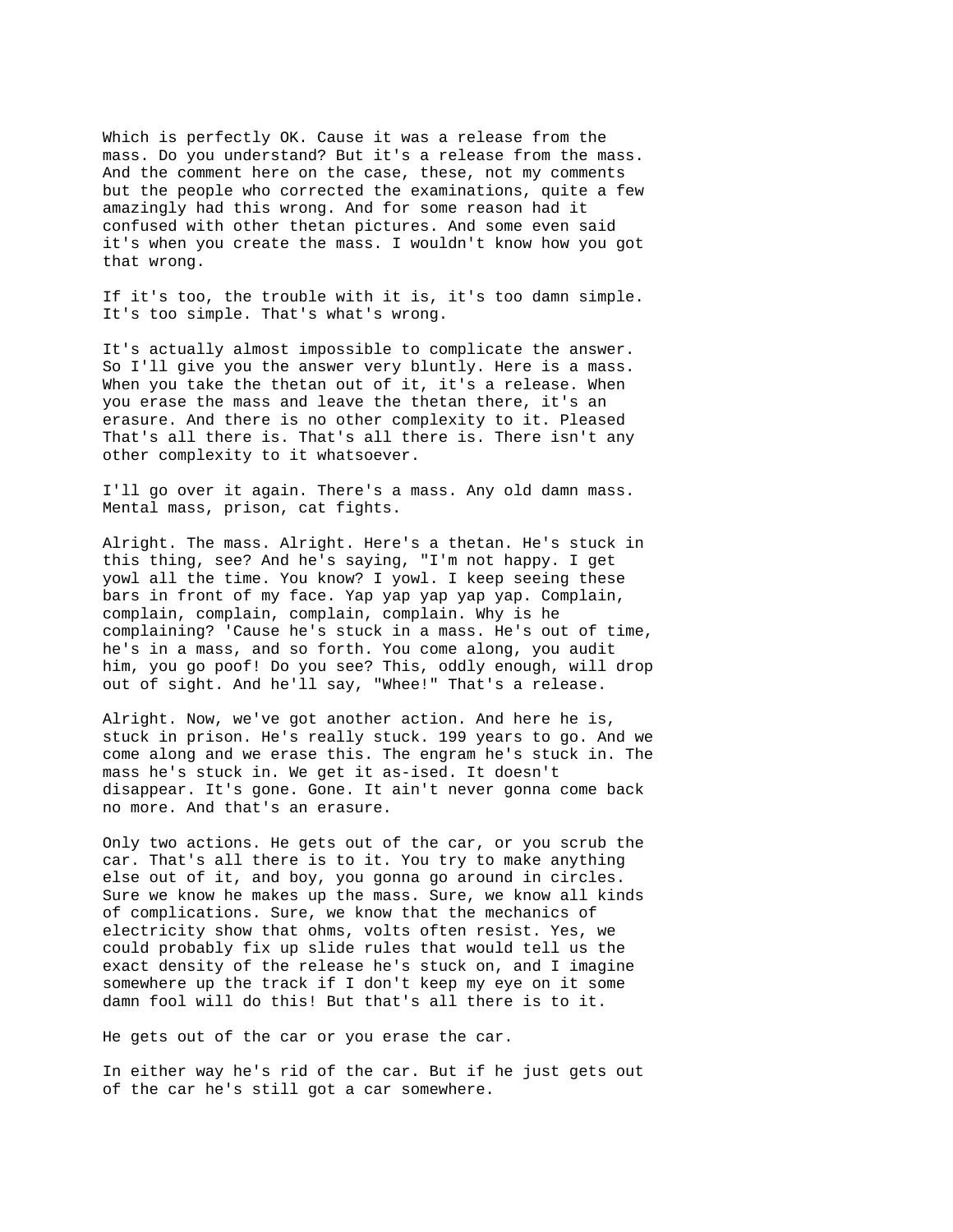If you erase the car he isn't ever gonna have any more trouble with that car, because it's gone.

We don't care that he mocked up the car in the first place, he usually hasn't found this out. And very often he's so disowned something he has mocked up that it appears to be something somebody else mocked up. And sometimes it is something somebody else mocked up. Who is right there that moment looking down his throat. But we don't care what the hell! I don't know why you worry about where the hell the mass came from at the stage of defining release. Who cares where the mass came from? It is. And you can take him out of it, or you can erase it. You got it?

Brother, that's all there is to it. Wow, wow, wow.

Now you could exteriorize and get him out of the body, and then you can get complexities like that. You can exteriorize him, and get him out of the body only he took the mass with him. So he complains that it really wasn't a release, 'cause he didn't think he was stuck in the body, he thought he was stuck in some mass. It's what he thinks he's stuck in. It isn't his idea. He's really stuck in it - Like, like fly paper. But you can do those two actions and they're entirely different.

Now, here's another one - "What is the matter, and how do you handle someone who found 'none' on three?" And I got one on you guys. You never checked out on your study materials at an AO on 3. You never did - You never did, and by god, from the lesson I've had here, you know what I'm gonna do? Dey gonna give star rate checkouts before dey ever get 3- And that's going on right now. Going on right now. That was telexed to them yesterday. They study it and study it and study it, and they can call it name, rank, serial number, everything else. Whether they can confront it or not we don't give a damn. And then we fly the Ruds, and let them go at 3. And of course when they fly the Ruds they go F/N, they say, "It's all gone." We say, "Very good. It's all gone. That's great. You didn't find any?" "Oh, no, no. I never had any. I'm peculiar. I'm one of those people whose feet never stick. I was actually born in the universe as a free being, and I am still a free being. This stuff crawling on me is simply a rumor." And at that moment we will fly a rud, run incident II, capture to pilot, find some engram incident I's, and run them. And the funny part of it is, is you know sometimes this happened? It sometimes has happened that after we've done this once or twice the guy all of a sudden wakes up. And he says, "Hey, you know? There's a lot of these, hahaheheeheehoo."

We say, "Here's your study materials and your pack again. Guess you go back to the old salt mines, boy." You understand?

Now we're not trying to invalidate his 3, we're not trying to get him to audit 3 forever, or anything like that. But he ought to be reasonable clear of fleas. So we don't have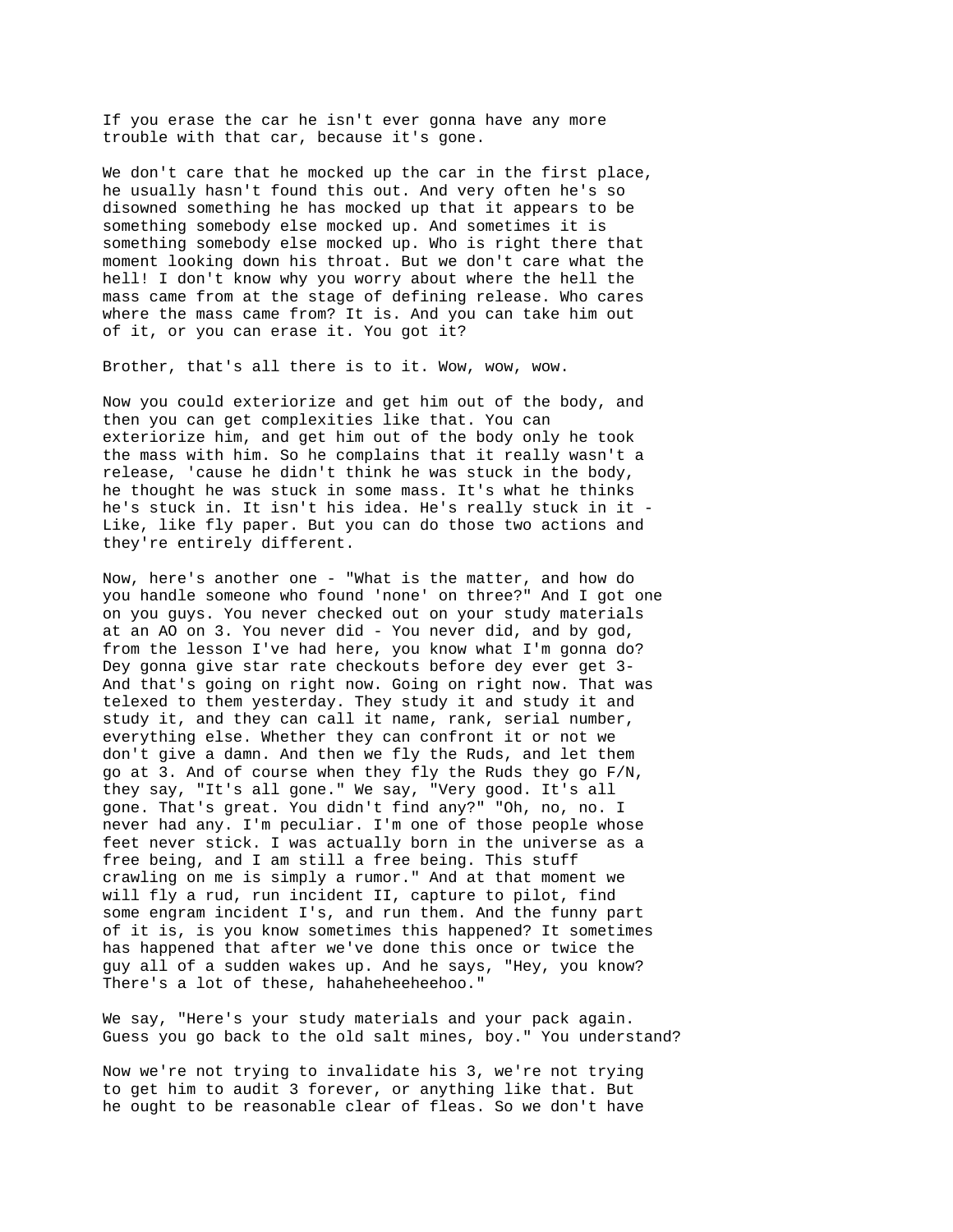to use through the following OT sections flea powder on him every few minutes. And the reason for OT section failure is a failure, not to audit 3, but a failure to check out the materials of 3. The most abysmal ignorance you ever heard of seems to exist on this subject. I don't know why - Maybe a body thetan reads it. (Laughter.)

So you're going to find a lot of these cats, and the thing to do is to pat them on the back, and say, "Cheers." And not evaluate for him and tell him it's an unflat 3. Throw him into session, run an incident II capture to pilot, run him back, run some incident I's, and then they either don't have any more or they do. See? It's an open and shut proposition. If you can't clear it up in a review session they've got more. If you can clear it up in a review session, that's it. Do you follow? And they're going to have to do it all over again at 7 anyhow. It isn't that they departed. It's that there's other phenomenon of a case at 7, almost as startling as that of 3. And if you make them go back and audit 3 too often and too many times, and so on, you'll start running into phenomena of 7. And then the guy sort of gets plowed in and doesn't know where the hell he's going or coming, boy. And he can really get chewed in. But the way you'd straighten it out, is just take the repair actions which you've been taught on this course.

You could do an assessment of them, and ba ba ba body thetans and sessions, and invalidations and solo auditing, and bow-wow, and examiners, and review, and auditors and so forth. And I don't care, run it on L-1, prepcheck it, whatever you want to do with it. You could straighten him out. Do you understand?

If he overruns 3, there's another trick, I think I've told you that already. You can overrun a body thetan on 3, so it'll then read as an overrun 3. Well the answer to that is always "who".

Who overran 3? Who's overrun on 3? And you'll get all of a sudden, we had one case who had apparently run 3, and in great thoroughness had overrun and ARC broken every body thetan he had. Actually it didn't take more than about a half an hour review session, or something like this, to clean him up both ways from the middle, and he was getting more blowing off than you could count. Because that's ail we were picking up, you know? Overrun, ARC broke, overrun, ARC broke, overrun, ARC broke, overrun, ARC broke. And it was running, Overrun, F/N. ARC break, overrun, F/N. F/N. Overrun, F/N. He looked like somebody'd left open the gate of a menagerie. But the guy really started to fly. So you can set 'em up. You can set 'em up. It doesn't matter.

They can also do a gorgeous job of plowing themselves in on this. But we can pick them out of it. So, so what?

Also, the larger majority of it, when they do study the study materials, and they do audit, go clear as a bell. You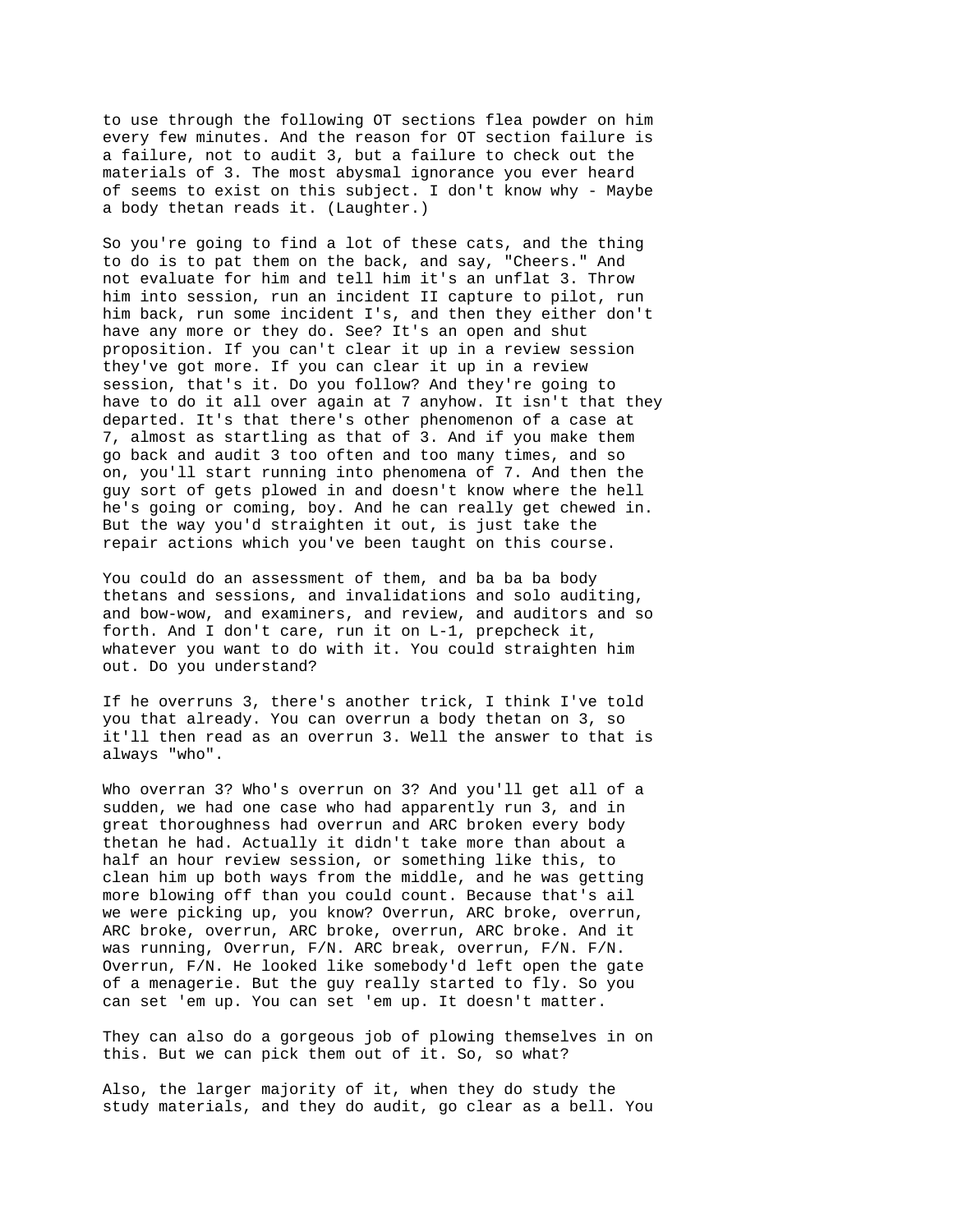hit them on the left ear and they ring for half an hour. And of course, the trick of it all is, is after you've done the Clearing Course the guy usually goes free of the body thetans, so he parks them all over in left field. He is clear. Do you see? But his environment isn't. So therefore he often goes clear, has a ball, thinks that life is wonderful. And suddenly falls on his head again and can't understand it. Actually what he's done is run in some body thetans.

The reason why you discharge it on 2 is so the body thetans won't be so charged up they can spin him when they hit 3. And if the guy's fixed up 2, and discharged the thing a bit on 2, when he hits 3 he won't spin.

If you were to take somebody who was a wag, right straight off the street, run Incident 2, not as the capture, but just run Incident 2, just the volcano, and let him walk off, you'd probably have a dead man on your hands within five or six days. And the way we're getting away with it is fantastic. But let me point out, that it's we're getting away with it. Because once they start to freewheel through this stuff, they can't sleep, they can't eat, and they're finished. The body dies for lack of rest and so on. Because the incident itself is set up to do just that. So it's nothing to play with.

Isn't it interesting that we haven't had it happen? Well it's an attestation of modern auditing and the preparation of cases. And the way it doesn't happen, is to get the bank discharged a bit.

Show the guy what to do. And it doesn't happen. It's really remarkable.

Also, we've already pointed out the by-passed charge. If he didn't know about Incident 1, and nobody pointed out the fact that there was an earlier Incident 1, and he ran the volcano he would spin for sure. But the mere fact that he knows there's an earlier Incident 1, and I don't know how it got removed from the materials because there was no doubt of it in the original material release, Incident 1 is way earlier. And you point out the fact that Incident 1 exists, and that all by itself tends to discharge 2, so it can't wrap somebody around a telegraph pole. And that's why it isn't happening. I'm just telling you the other phenomena could happen, however.

You don't... He doesn't study the materials, never reads the materials, he's never been audited, he's never come up through the grades, and some how or another we force him back and run a volcano. Just that. Only we erase the volcano, and let him freewheel. Well the whole bank freewheels. All thetans in coordination do a beautiful freewheel, straight through R-6.

And he'll freewheel for days and days. By freewheel I mean it's automatic run. It Must starts and it keeps going. Do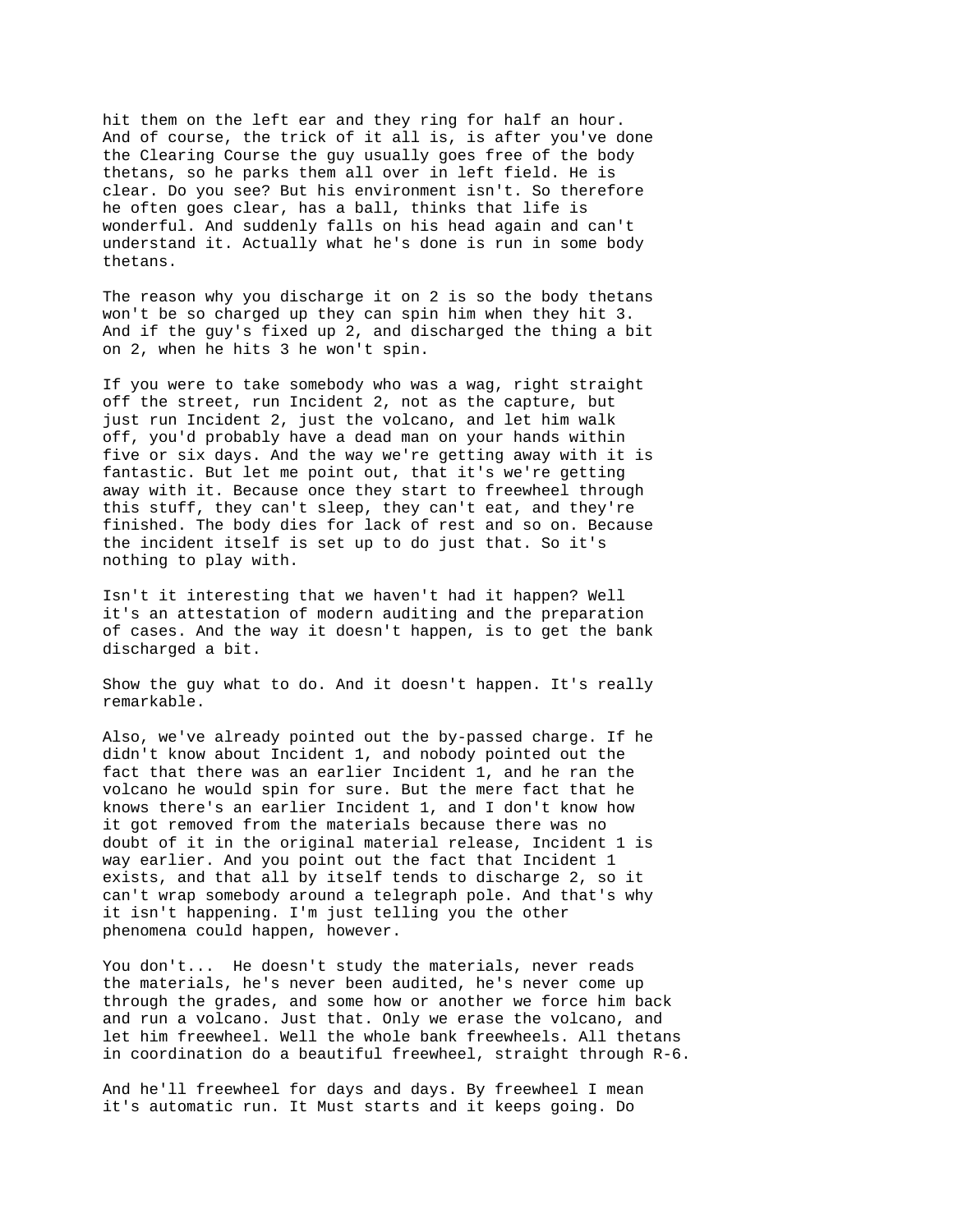you see? Basically that's why the materials are confidential, so just that won't happen to somebody. That's why we say the case should be prepared; Well, prepared.

He should be run up through the grades. That's why we say he takes OT 3 when he's supposed to take OT 3. That's why the guy, when he runs OT 3, should run the study materials of OT 3. He should know them, and no casualties will occur.. It's something on the order of, you take and put a knife through the right hand tire of a car while it's doing sixty miles an hour. It'll go off the road. Well, that's a stupid thing to do, isn't it? That'd be a very stupid thing to do. Well so you don't do that to somebody.

Now I don't know if you knew or not, that there was any liability to 3. But there is. That liability to 3. That it is prematurely run and so on.

Now the material is somewhat self protecting. Because very often somebody gets a hold of the OT section materials, and we have had that happen. And they looked at it and said, "What's this got to do with? It doesn't have anything to do with me. And so forth. There isn't any picture on it. There's no realitv on that." And they walk off and leave it. And they don't even know they got their hands on anything. In other words, it's so far beyond their reality that they don't even contact it. Which is quite remarkable.

Additionally, supposing somebody came along to get the materials, didn't run any of the materials, and then all of a sudden accidentally ran a piece of 3. There he would go. But he would have done himself in with his own lies. Well the materials, to that degree, is self protecting. I imagine some psychiatrist who got a hold of it would decide to test it out on some patient. He'd probably go mad far quicker than the patient.

Alright. But the answer to the question, "What is the matter", and "How do you handle someone who found none on 3?" He had a severe physical injury and got them all packed together, and run it like an engram. It's the melazzo, actually.

The majority of you got this wrong. Some said you check it and run the grades, and others that you unburden the case with LX-1 assessments and prepchecks, and so forth. No. The guy who found none on 3 has been packaged by a severe injury, and what you do is run the engram of the severe injury, and then blow some of them off the cluster, and then you can run some Incident 1's, or you can run an Incident 2, and then some Incident 1's, do you see? But the mechanism of the cluster is what you haven't understood. Supposing you had twenty gum balls, and they all rolled around independently of each other just great. Now these twenty gum balls are somewhat loosely heaped up. And somebody hits them with a sledge hammer.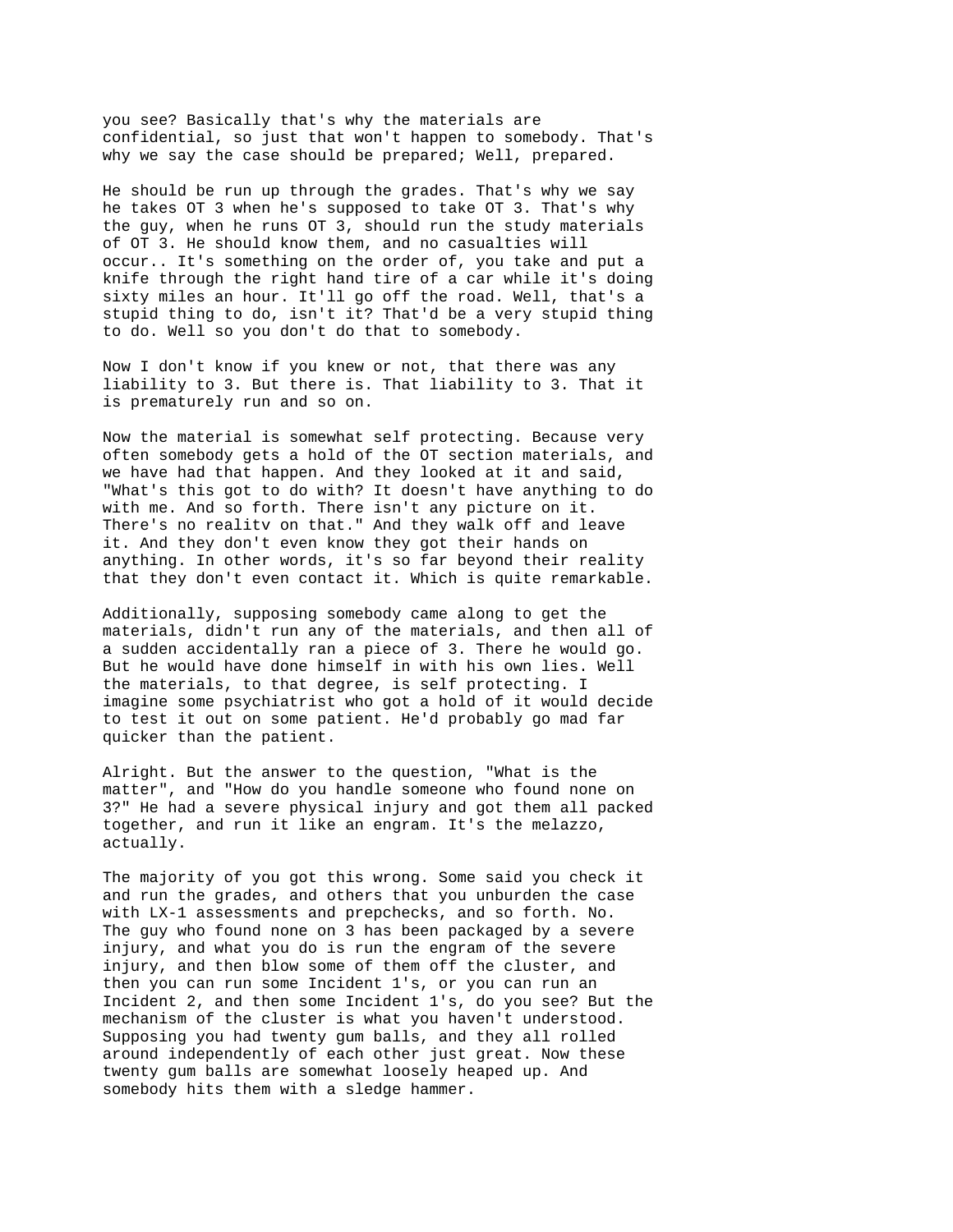Now can you tell one gumball from another gumball? No. But if you run the engram of being hit with a sledge hammer, then they get separate again. You get the mechanism? And that's the basic mechanism by which you handle one of these none on 3's. It's just one of these simple things like release. See?

Here's a whole bunch of body thetans all piled up around this bird, and somebody comes along with a baseball bat and hits the lot. And they go squash. And now they can't tell the difference between one or another. And each one has a different viewpoint of being squashed. And so the thing doesn't as-is, and they're all tangled up, and that usually puts each one of them in a different position of the back track in addition to the squash. It's a mess, man! So, you just run the engram of the squash. They all come apart and run individually. And that's the melazzo.

And that is what you do with a none on 3. He's had a severe injury.

Now it may be a whole chain of injuries before you suddenly get a release, but the top one was the cluster. Even though is didn't erase, you at least got the thing that disconnected it. Do you follow?

Funny part of it is you can do that two or three times. If you ever ran into a cluster of a person who had been electric shocked. Violently electric shocked, it's liable to come off piece meal as a cluster. You know, it isn't a PC, but some electric shock case, having kicked the bucket under the gentle ministrations of what they laughingly call the butchers. Alright, that character goes out as one piece, don't you see? And he sort of flies around and then he hits somebody.

That's a cluster. There be a pressure on the body. Now the preclear won't be a part of this cluster. It'll simply be hitting him. So the thing you do is you've still got to find a mutual engram of the cluster. And then the PC may be very confused, because he's never had that experience. Well that's right. But it's still just the mutual engram of the cluster and then you run the Incident 1s out of it, and it all goes sssssl It's a very easy operation if you know the mechanics of the thing.

So if you're ever puzzled about this, remember hitting a pile of gumballs with a sledge hammer, and then figure out how you would fix that up. And that's all there is to it.

Once more you're making too much out of it! Simple. Elementary. Alright? Now, the next one is, "What do you know when you ret a read on overrun on 3?" Well there's been one incident, number, an Incident 1 overrun on somebody or something. But it doesn't mean 3's overrun. It means somebody has been overrun on an engram in 3. Got it? Alright.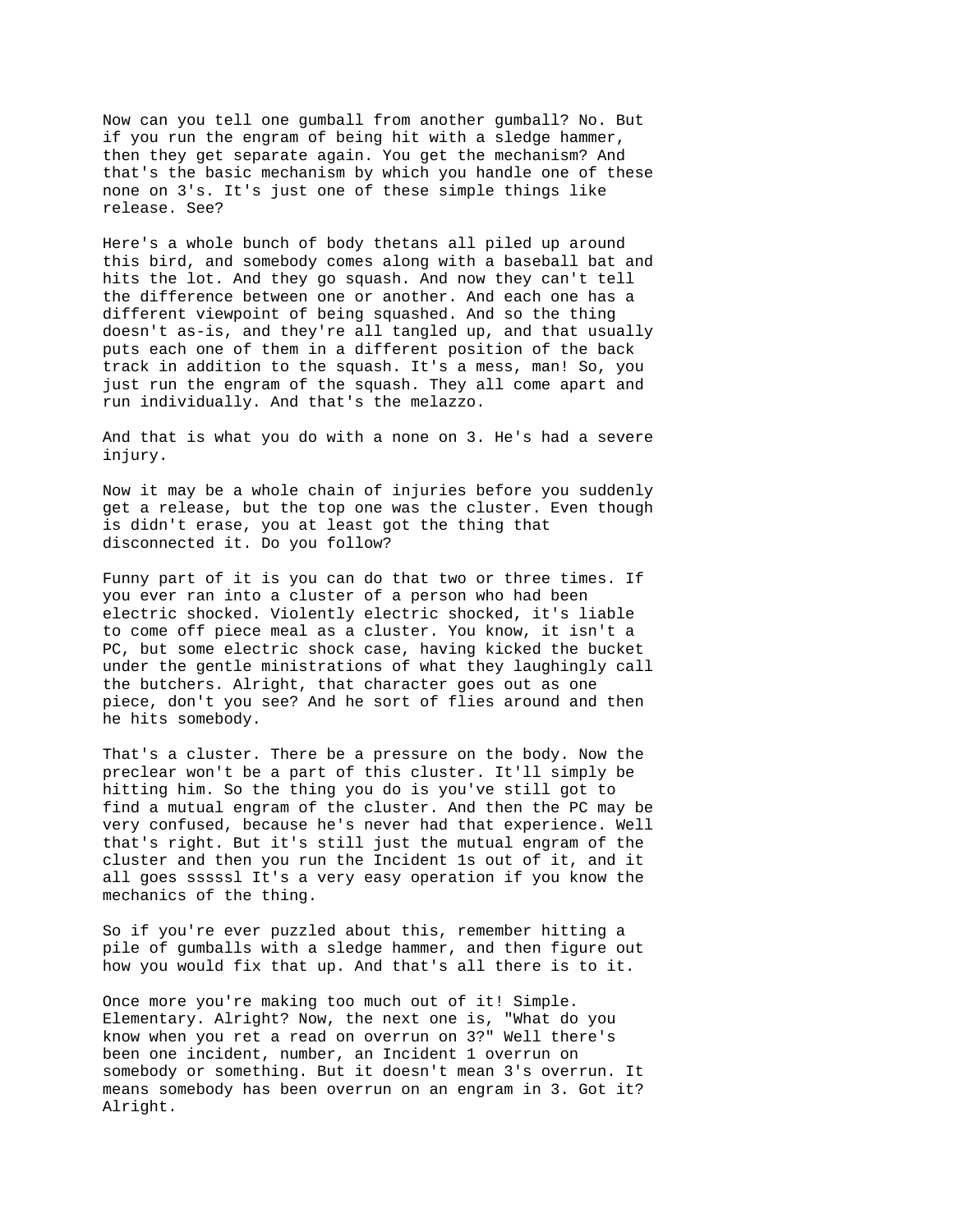And most of you said to handle it like an overrun. Boy, you'd go mad trying to handle it as an overrun. Somebody's got to find what, who, which, has been overrun? Therefore, it's a very peculiar overrun. Don't you see? If somebody,... People who've run the thing verbally, "Go back to the beginning of the incident," see? They've said this a half a dozen times. The thing is already erased. The thetan parks back at the beginning of the incident. But there ain't anything there! And so he stays there in confusion. "What am I supposed to do here? What am I supposed to do here? What am I supposed to do here? What am I supposed to do here?" You catch him a month or two later, and all you do is indicate the fact that he's overrun it, and he goes thump! "What do you know? Sssst!" Gone. See, it's one of these damn fool foolishnesses, see?

"Everybody knows the mind is so complicated that nobody could possibly figure any of these things out." Truth of the matter is, they're so buried under complexity that they've been very hard to dig up. But once they're dug up, boy, they look as plain as a dogs' bone on the lawn.

And then you come along and you say, "See that over there? That's a dogs' bone. It's just been dug up.' And people say, "Now let's see. Is it the bone of a cow?" It's irrelevant. It doesn't matter what it's a bone of.

Alright. Here was question 270, "Should you find out what the TA is up on before you get it down?" No. Mostly said yes. Should you find out what the TA is up on before you get it down? Not necessarily. Not necessarily at all. You can simply ask the guy, "What has been overrun?" It very ordinarily comes down. Do you follow? I'm afraid that was one of these trick questions. One of these sneaky questions. But, if you first try to find out what it was up on before you did something to get it down, you would very often miss. This is one of these wild questions.

The TA that starts going up, don't you ever as an auditor sit there and watch a TA go up. You indicate, ask if something's been overrun, PC can't find anything, come down. You start messing around with it at that particular point and you're liable to be in severe trouble. Right in the middle of a session. He can't answer the question. He doesn't know what's been overrun.

That's not been overrun. You shoot at it a couple of times and it doesn't come down. You had better instruct any auditor auditing for you to pack it up and ask for a C/S. Don't go on with the thing going up and don't get in a fire fight over the PC trying to get it down. Similarly, a low TA. Don't do that. In the middle of a session all of a sudden the guy's TA goes low. Don't start bugging him. Don't start chopping him up about it, because he'll get frantic. That's why PCs should never be able to see the TA. Never. He starts getting frantic. You've entered a present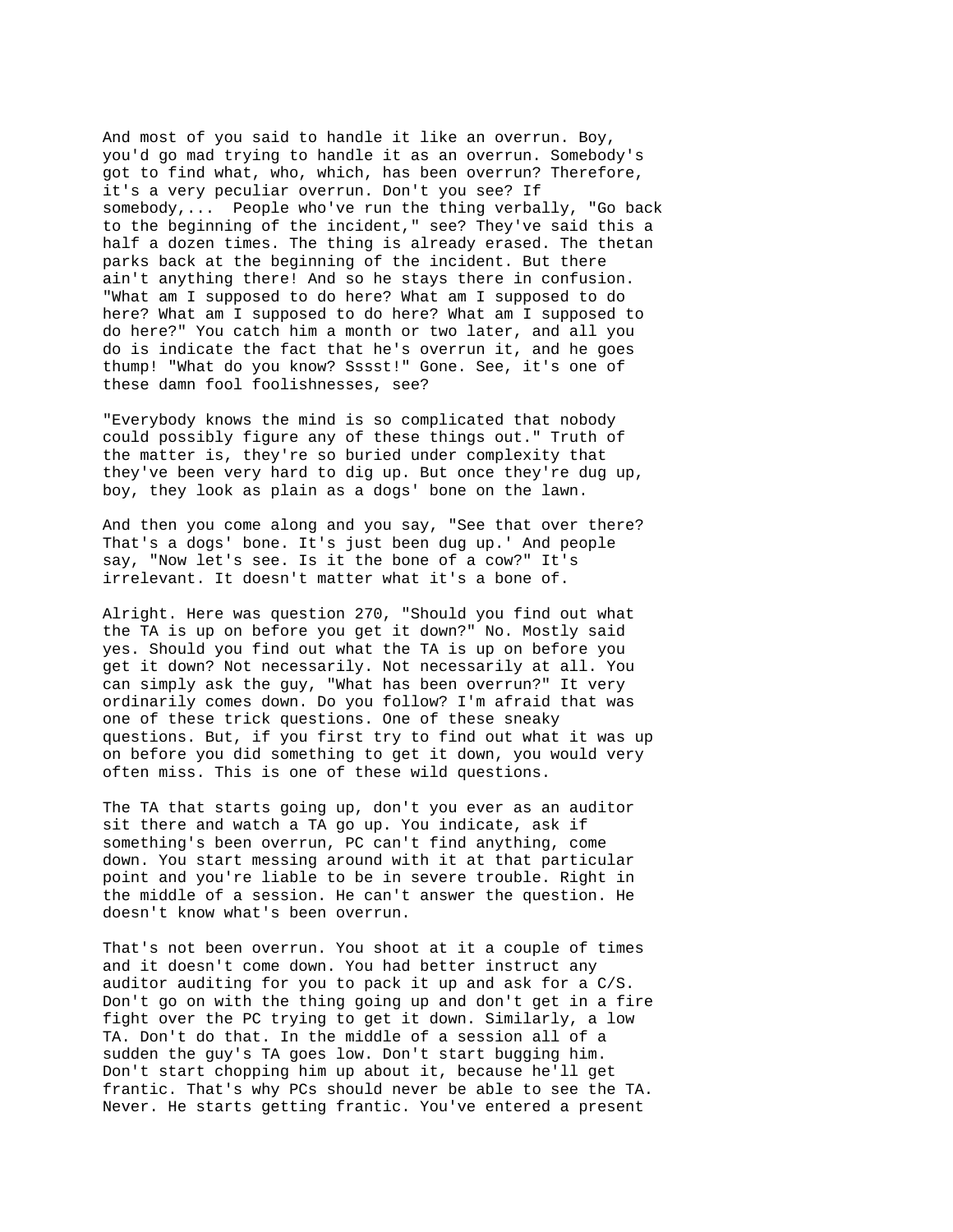time problem into this thing. And you know very well, by the mechanics of it, the person who has a present time problem, he doesn't make any case gain.

Well let's look at it now. The guy knows he's got his TA high, or he knows he's got his TA low. He now has a present time problem, right? The weird part of it is, you're not going to solve it. Your chances of setting the TA down at that moment are zero. That's how you get into these fire fights, 'cause the guy's now got a present time problem. If you're going to ask him anything, "Do you have a present time problem?" "Yes I have a present time problem. I have a TA that's high." "Well good. Thank you very much." You'll watch the TA come down. You see it's idiocy, but if the guy's TA is starting to rise and you can't immediately go back and say, "Hey, wait a minute. It goes back to here", and rehab it right now, pack it up. Don't just sit there and fool with it.

A TA which inexplicably goes up when it shouldn't be going up usually forecasts itself a long time before. You'll see this person's TA acts up. Suddenly. Why? Actually, the thing I would do on it, is I wouldn't fool around with a TA that suddenly, inexplicably goes up. The auditor tried to rehab, say, "Did I bypass an F/N?" So forth, and yip yip, and so on. "Was something been overrun?" And the TA keeps going up. Oh brother. Unload, unload. Knock it right off right there. Pack it up, and say, "Thank you very much." And send it, send the thing for a C/S.

Or make somebody send it to you for a C/S.

What you normally order, what you normally order that is the most successful, is seven special cases. Something has appeared on this case that wasn't here before. And you're liable to get the most astonishing result out of this. And once you do that, wham wham wham wham. Now don't, in a session, try to C/S it at the same time. I've tried to keep you from doing that. But if you can't immediately spot, "Hey wait a minute. I by-passed an F/N on you." You should see it right in front of you. You say, What the hell was the matter with me? I mean, there it was.

He got an  $F/N$  on clearing the command and I thought he was still F/Ning on the last process.

And obviously he F/Ned on clearing the command and I missed it. The TA'll go flow, boom.

F/N. See? Nothing to it. But if that doesn't happen, and it doesn't clear it and so on, then you had better do an assessment and every other damn thing.

Those are the proper actions for handling high TA or low TA. But if the guy's TA is going low, and he's getting ARC break needles with the TA down at 1.5, and all of this sort of thing, and oh wow, wow wow. You can get into an awful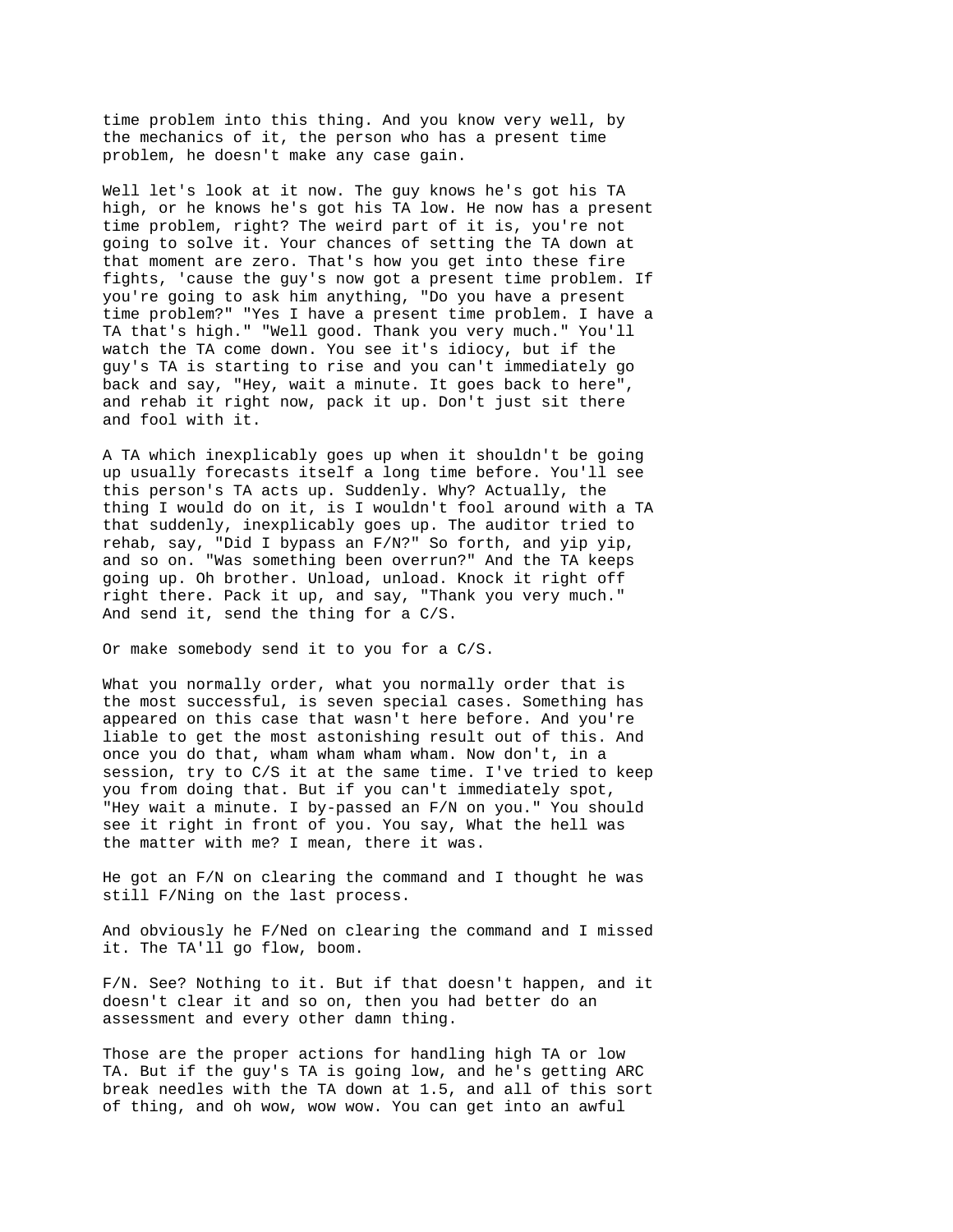fire fight with a PC under that one, too.

And the best thing to do if you don't immediately rehabilitate it, wham wham wham, and it's quite obvious what this thing was all about, in the first place it isn't gonna do him a bit of harm running with a low TA, 'cause it'll come right back up again. Usually a low TA'll come right back up again. There's case after case around, that every time you ask them a question the TA goes down to 1.7. And then as they answer it, it goes back up to 2. So why get, why get all sweated us about it? But he goes down to 1.5 and has an F/N, well that's for sure an ARC break. So that you can check that out easily enough. You can check it out now. But if it's getting difficult to check out, pack it up. Get another C/S. Get back off of this thing and take a look at it. And see what's wrong with this case. All of a sudden, all will meet the eye.

You're busy processing somebody who is so PTS it is pathetic. The whole behavior of the case is this. You start tracing back through other ARC breaks the person's had. It's always an ARC breaK with mother, or it's an ARC break with something, or it's an ARC break with wuf wuf wuf, and each time they have this ARC break the TA is sunk. A person's PTS as hell, this is the time to run an S and D, something of that sort. He's PTS.

You know that a low TA equals invalidation, high TA equals overrun. There's nothing more simple than that. Do you follow? Alright.

Now whether you know it, the thetan starts to spin on Incident 1. Well he doesn't spin on Incident 1 really in the first place, but he has run an incident that should be, what do you know if the thetan starts to spin on Section 3? And so forth. Or something. He normally has run a 1 on one thetan, and a 2 on another thetan, so that's he's got a 2 which has been run without its' 1. And it's when you run a 2 without its' 1 that the guy spins. Yet people will do this. Every now and then they run... They will run on this one and 1 on Joe, and 2 on Pete. Now Pete starts to freewheel. So all you have to ask is, "When did you run the Incident 2?" Something like that. And, alright, then get the same thetan down, and run an Incident 1 - And he unspins, just like that. Magical. Right now. That's all thatts wrong. Do you follow? Some said not enough food and rest, and other said the case was overcharged. Both of which are probably true. But the actual action is, he's run, usually run an Incident 1 on one thetan, an Incident 2 on another thetan, and you've got an Incident 2 run now, with the thetan going through the thirty six days, all on a big freewheel. And maybe a whole cluster started through it. And the thing to do is to whip it back, and get the 1 run on the guys who are going through 2. And you get the Incident 1 run, it'll unspin, just like that. There's nothing to it.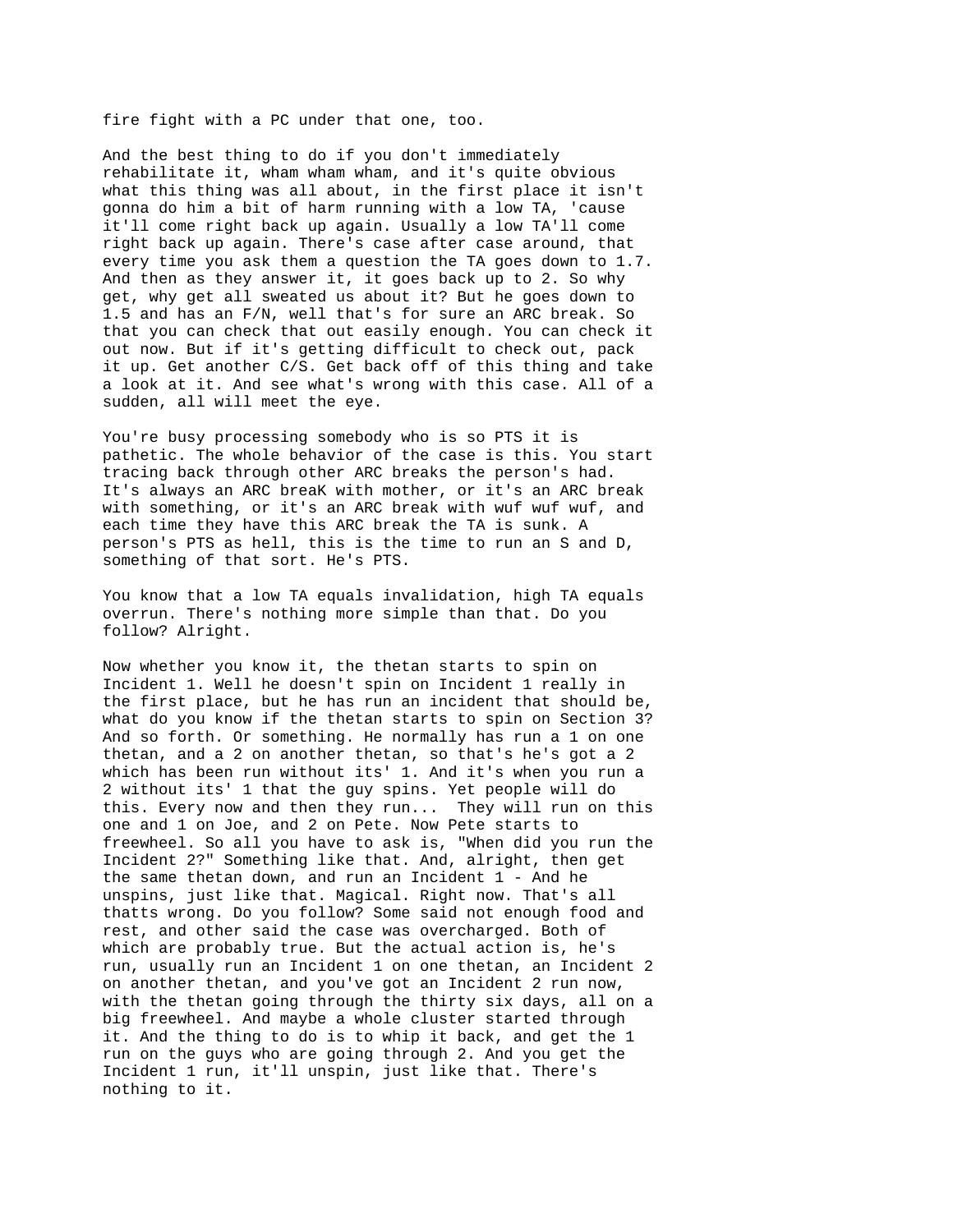Alright, "Explain the mechanics of LX-1." It's the basic postulate he made to move off the track. The mechanics of LX-1 is simply he couldn't stand it anymore, so he decided he had been wiped out, driven off, over powered, overwhelmed, whatever the words are of LX-1, and he's moved off the track. And he's not now in his own valence. And by running recall you discharge the top of the engram and you can run the engram out to then, and he will get back in his own valence. And he can stay in his own valence. As long as the case is very badly over charged he's not likely to stay in his own valence.

Some two or three people, by the way, believe implicitly, for some reason or other, I don't know why, but some two or three people believe that if you'd run LX-1 you omitted the valence shifter on the full four rundown. And I don't know how anybody would figure that out, because the full four rundown doesn't have anything to do with LX-1. And one case that had, had the valence shifter left out of the full four rundown had a lot of trouble at once. So it's not something that you would leave out.

There's probably fifty ways you could handle the guy out of valence. Well the first way that was ever written about is in Dianetics the Modern Science of Mental Health. It says, "Get into your own valence." There's was after way you can handle it. But the case is so over charged he can't stay in his own valence. So you have to discharge the case. So anyway a case can be discharged will eventually get him back into his own valence. But the full four rundown flips him out of the valence as a body thetan and gets him into his own valence, so that you can run confront on him. If you run the full four...

You recall the being, you run the motivator chain, you run the engram-overt chain. Those are the actions you take, and that is the only actions which you take. You actually could prepcheck it or something. But it seems silly to prepcheck it, because it's too hot a button. And that isn't what's wrong with him. OK?

Actually I think you did most remarkably well. And I have noticed, I have noticed that anybody who can pass a long examination with high grade normally knows what he's doing.

Now there are a few more points I'd like to make here, before, while I still have a chance to explain them to you. Now one, at this juncture, it will be available to you. I have been working too hard with you, and so on, to actually put together your book of case supervision. And what you lack is why certain things are done here and there. And I haven't explained that in all things. It seems sort of mysterious. And it's funny to me to have to explain it, because it sort of feels to me like I'm explaining why a lead pencil makes a mark. You know? Here is this bird and he has... It's so damn simple some of these things, you see? He's got a folder six inches thick! Well now look, if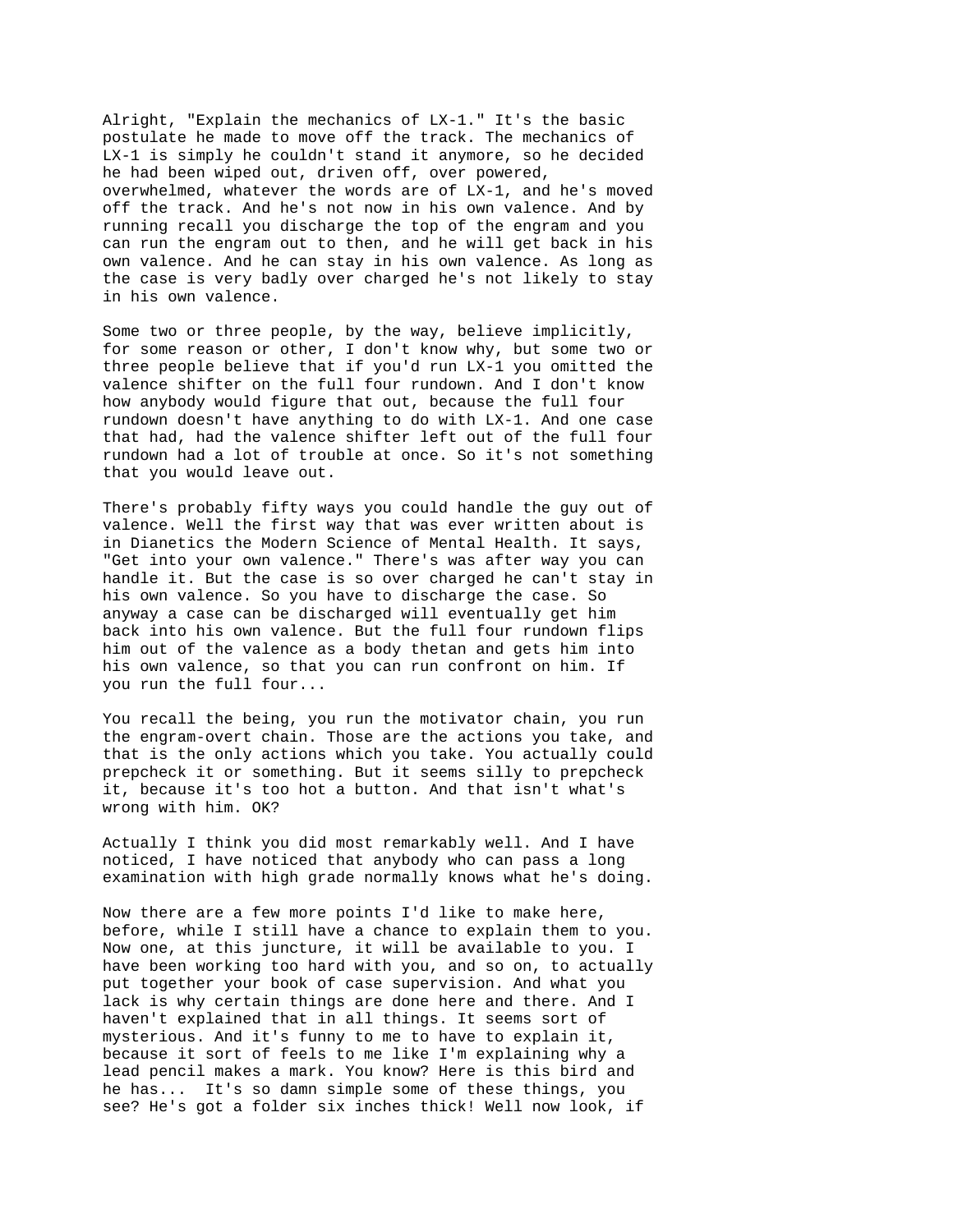that many auditors had worked on him for that long, and he is still getting audited, the case is overcharged. That's a very clever analysis, isn't it? Thick folder.

So we're going to undertake a lot of actions to take charge off the case, because it's all on the basis that reality is proportonal to the amount of charge off it. Alright? But it's that kind of think. That kind of think. And you wonder... Actually C/S 7 was saying to me the other day on one case here, "God that was clever. To prepcheck a floating needle. Look what it did for that case. How on earth did you ever guess that?" 'Cause it just says, "Prepcheck floating needle." See? Bong. You know? No assessment, nothing. Bang! You know? And, prepcheck it, and wow! It goes on and on and on and on and on. And it's all straightened out. And the case does beautifully.

I'm afraid I can't take too much credit for it, because the guy has complained to his auditor about floating needles, and he has even said that every time he gets a floating needle he feels horrible. He's complained to the examiner about a floating needle. Not, not very mysterious.

So I just looked at this, and read it over and so forth, and I was reading through it to find where I could straighten this case out a little bit more, and I ordered three prepchecks on it. And the first one to prep check floating needles. Naturally. You see? So you're not very mysterious.

It's sort of like asking me to explain why is that white sign white. What color paint do we use to paint a white sign? And I look sort of blank, and I say, "Well alright. White paint." "Great! I never would have guessed it!" You know?

Alright, so this guy, this guy... It's reading the folder, it's reading the folder. It's reading what's going on. That's why auditors have to be able to write. And if you want to keep yourself from getting headaches as a case supervisor, you should insist like hell that auditors either clarify what they've written, or write plainly. Because otherwise you can pick up a case, you know? Trying to make the damn thing out, and you want to help the guy, and somebody's standing in your road with a horrible scribble, and, and you get strained up on it. Boom.

But you look through this thing and you say, "Well I don't find my wife, and so on, but in the next session, wa wa wa wa gab gab and my wife, and so on." Aw, for Christs' sakes! There's no mystery about it. The guy keeps getting off the same withhold, and he keeps getting off the same PTPs, and so forth. And in setting up the case let's just make sure that these things get cleaned up, that's all. They obviously aren't getting cleaned up.

One of the ways, and the ways, the idiot way they don't get cleaned up is, the guy has a withhold, and he gives it as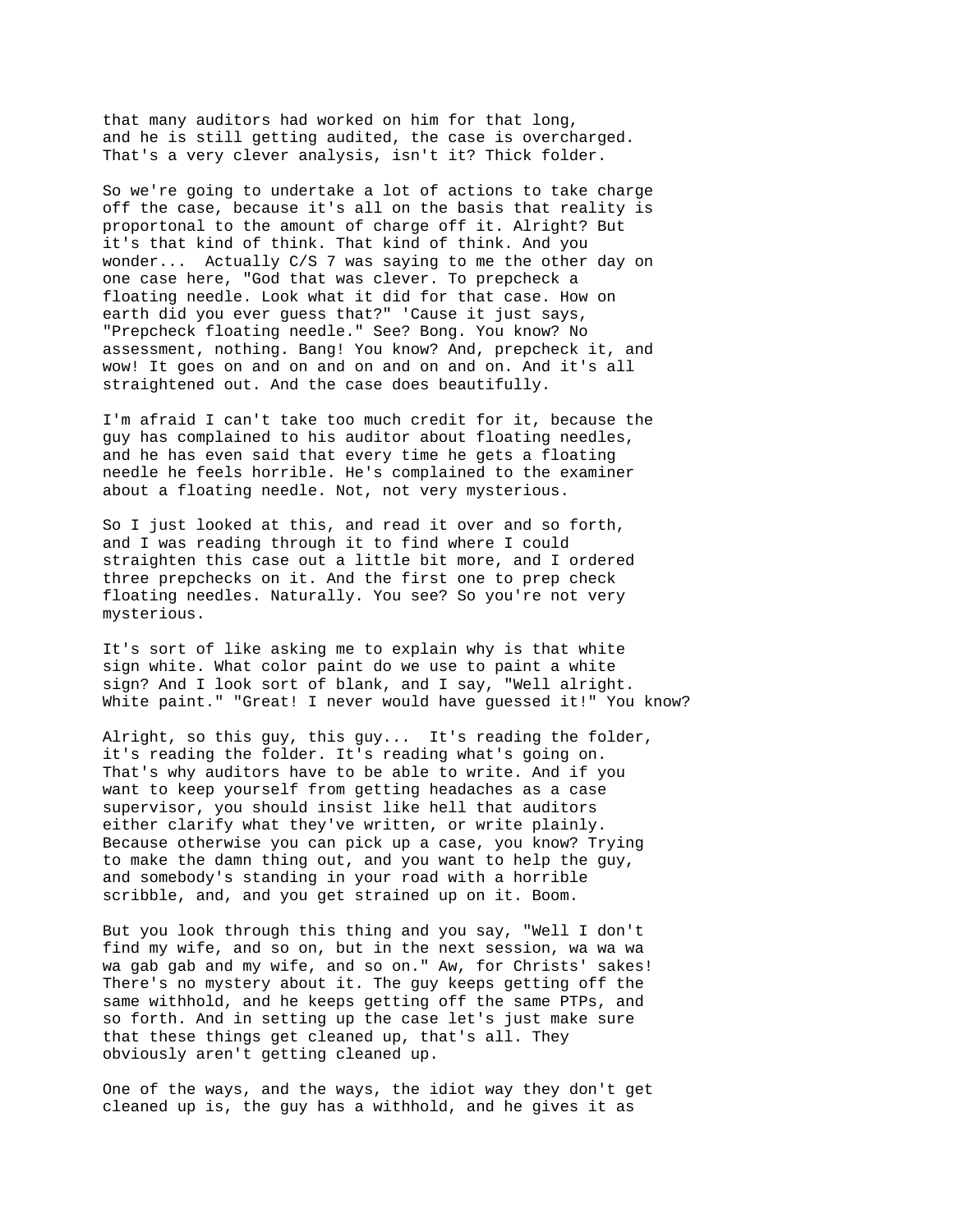an ARC break. The guy has a PTP and he gives it as a missed withhold. So I'm likely to be as evaluative as this. "Prepcheck the missed withholds." He keeps giving them as ARC breaks and PTPs, and they're very obvious. It's no guesswork on my part. I mean, they are.

See, an ARC break, "I don't know how I'm going to pay for... " Oh, god, Christ! That's not an ARC break. Never has, never will be. And yet, somebody's running ARCU, CDEI. And then they run this column after column, and page after page, and ARCU, CDEI, and "Do you have an ARC break?" And here's a big fall, and then they clean up false. And the guy never does give them anything under gods' green earth but PTPs. And then I'm liable to say, "Fly the Ruds, but clear each command." And the case straightens out.

You see, you can't straighten out a case on missed withholds if nobody asks him for anything but ARC breaks. You see, it's all this idiot stuff. Like the way to cross the river, you cross the river. You know? The way to get in the boat is you get in the boat. If you want to get the PC someplace in a boat, you have to have a boat to put him in. You know, it's this kind of stuff.

And the violation of logic is so fantastic as you wouldn't believe it. And until you're case supervising you won't believe how easy it is to do. It's terribly easy. Very, very simple.

Well you can't clean up one rudiment if the guy never, doesn't know what the rudiment is, and is always cleaning up some other rudiment. Right? You see, the case, the case is always having trouble with X, A, or something. He's always having trouble with this guy, he's always having trouble with this guy, he's always having trouble with this guy. Hmm. Well yes, he's at least got a problem with him. See? So you could actually specify. "Ask him about the problem with Joe, and by earlier similar itsa get rid of it." Because he's obviously got Joe identified with Admiral Henobarbus back in someplace, you know? Wow. It's not complicated. Cases are not complicated when you know this. They're very simple. But you have to do the thing you're supposed to do. And that's what standard tech becomes. For instance the guy's got to have his ARC break cleaned up. He's in a sad effect. Alright? He's in a sad effect. What you gonna do? Sit there and pull missed withholds? Well you know very well that's idiotic. But it's just as idiotic to clear up his missed withholds by running ARC breaks. Or, try to clear up his PTPs by, he keeps saying they're ARC breaks. Do you see? There's some illogic about all this. There's something that doesn't add up about all this. And all you'd have to do is look for what doesn't add up and that's that.

But I want to make this point with you very sharply. And that is the available F/Ns. How many F/Ns can you get? Now you're liable to get yourself a problem that runs something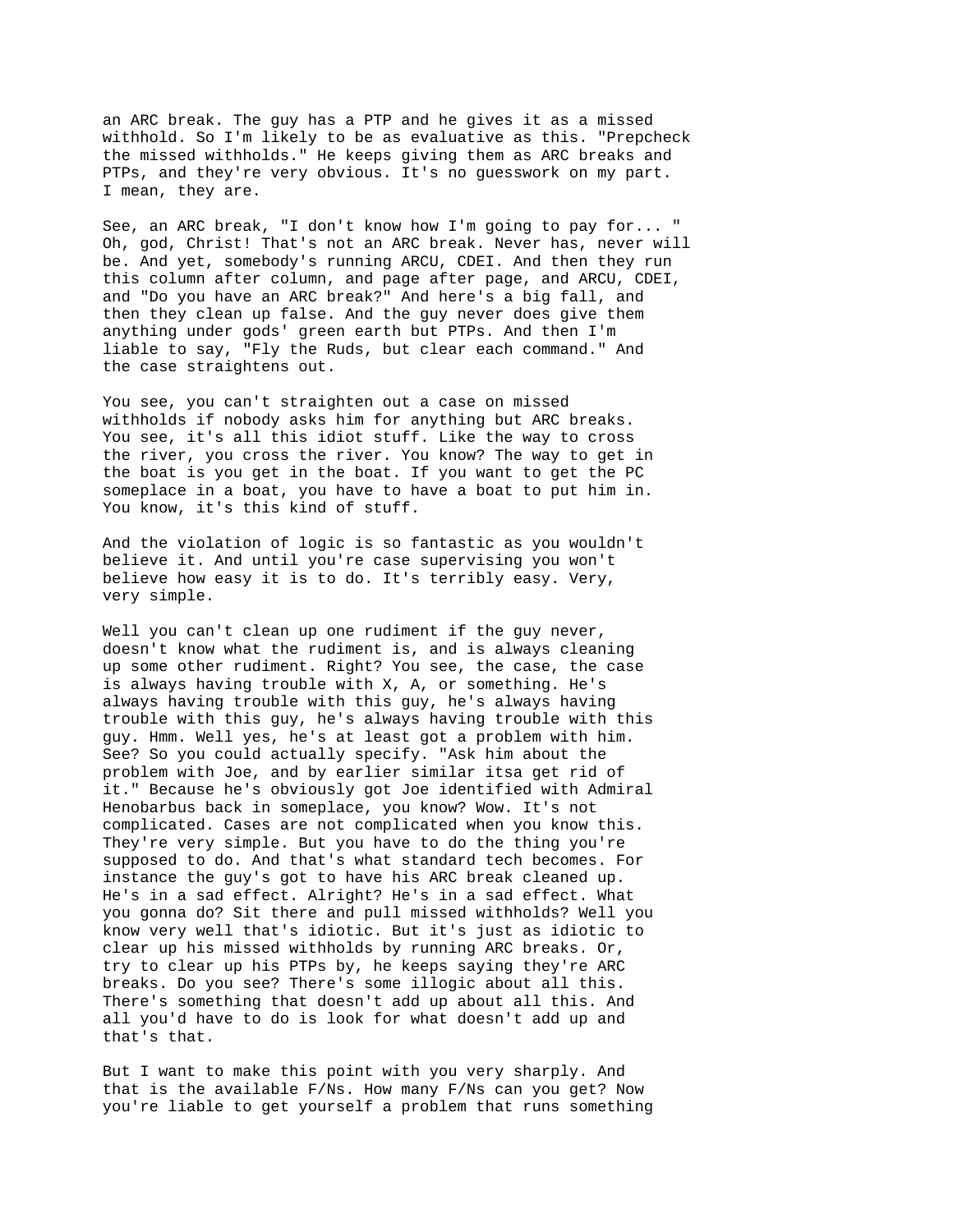like this.

Some weird problem. See? And it runs something like this. Former therapy. And you run the motivator engram. And the guy's still got a somatic, but it's F/Ned. Well, it F/Ned. Well you can't do anything more with that, can you? Still got a somatic. And you know he's still got a somatic of having his guts cut out or whatever they do. And he ran the engram of it. Oh, what can we do? All is lost. There's an available F/N on the overt. You find and run an overt chain, you find out he was making a specialty of cutting people's guts out. And that's the somatic.

And that's why it's still there.

Now let's say, here's an actual case, of somebody who had an Incident 2, shot in the brisket.

Run out, discharge to F/N. Alright, great. Still sore! Still got the somatic. You say, "Oh wow.

We failed." No, no, there's another F/N available on shooting people in the brisket. So you run the overt side of it, and the somatic goes pft! Magically. So you don't do any more work than you have to do, if you got rid of it running the motivator side, great. But if you ran the motivator side, and the guy's left with a somatic, you still got an F/N on the overt side. Do you follow? Now sometimes you run "Recall being... ", and then you run "Doing it... ", and you'll get rid of both sides very nicely. But it sometimes doesn't work. And remember you've still got an F/N left. Look at the number of F/Ns available. On the recall process, any recall process, there's an F/N available. Any motivator chain of secondaries, there's an F/N available. Any motivator chain of engrams, there's an F/N available. Any overt chain of motivators, there's an F/N available.

There's an F/N available on secondaries, overt secondaries. There's an F/N available on overt engrams. And there's an F/N available on recall the overt. So you got one item assessed off a list, and what do you know? You got six F/Ns available. The possibility of running them all on most cases is slight, because you try to run the secondary, and they're liable to plunge into the engram. But at the very least you've got two. You have been given a sketchy line up of it, because it's usually sufficient. But look how many are available.

Now we've got "Assess the item kicked" on some list. So we could run "Recall being kicked." Bang. Recall being kicked. We could also run "Recall kicking." That's two F/Ns. Now we could run the engrams of being kicked, and we could also run the engrams of kicking. And that's four F/Ns. That's four F/Ns on the same subject. It's just which way did the flow go? So don't feel all is lost if you've run an engram chain to an F/N. All is not lost. You've got the other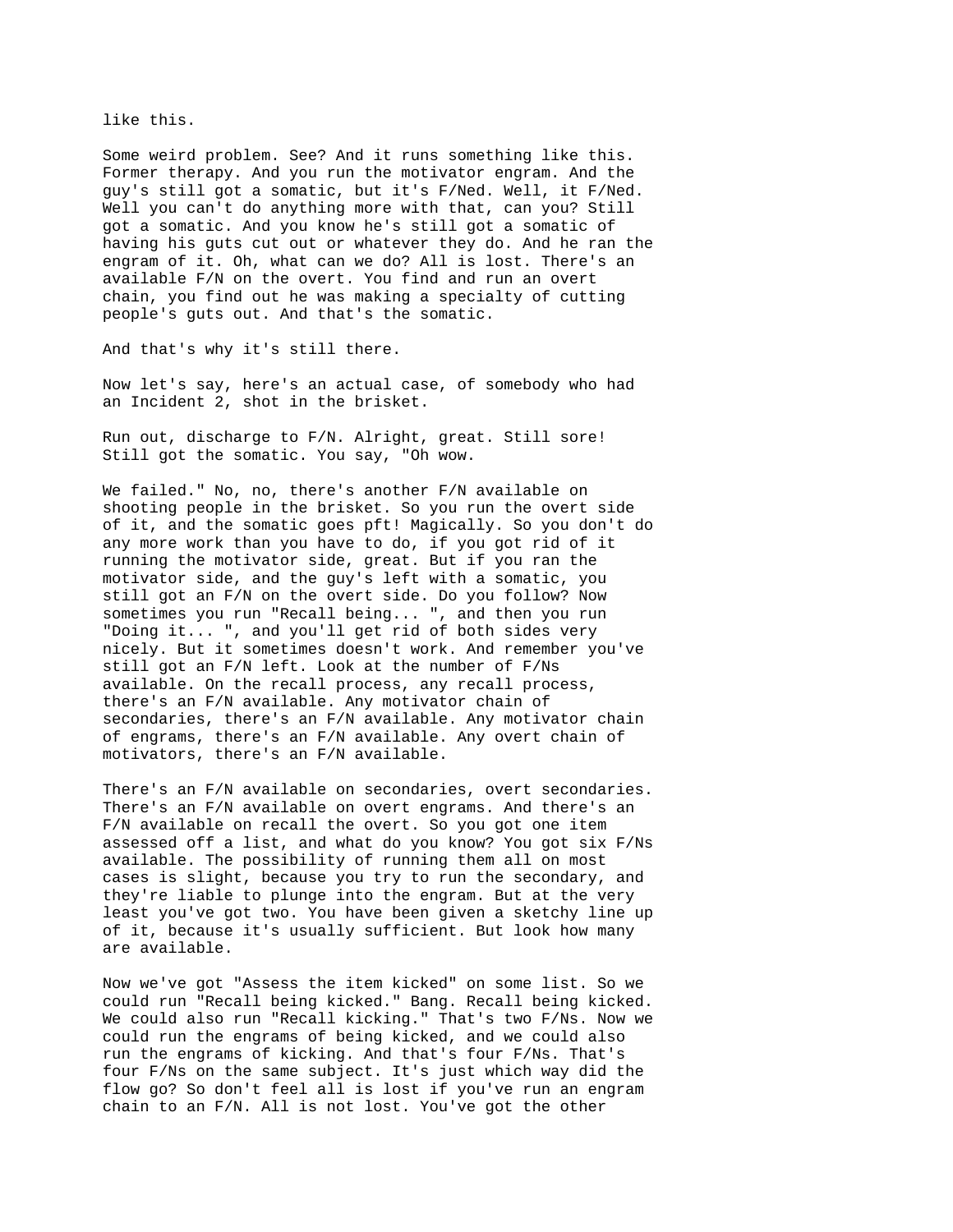chain you can run. This fellow says, "Well I got this horrible head, this horrible head, and it doesn't go away, and my back hurts and my head hurts, and it just doesn't go away." And you've run all of his head injuries and his back injuries, and well... Well get clever. You get clever. You have an engram chain on the other side you can run also to F/N, which is him, hurting peoples' heads, hurting peoples' backs. And you've probably got one on heads, and you've probably got one on backs. Do you follow? There's a lot of F/Ns available. But your minimum number of F/Ns on any button is four. Recall motivator, recall overt, engram motivator, engram overt And if you, if it's all very sad and misemotional also, why you've got two secondaries available. "Recall this death." Whatever it is, see? Being sad about some relatives' death, see, and you run that thing out, and that's all squared around. Alright, did you ever think or running somebody being sad about your death? Do you see?

See, there's two different things available, see? And very often when your death engrams or your death secondaries, rather, won't run, it's because, you know, the fellow just lost his uncle, and he felt very sad about it, and he's griefy, and he runs it through and he still feels griery about death. And it went to F/N but he didn't, didn't feel so good. And so forth. Run the secondary, run the secondary of somebody feeling bad about his death. And all of a sudden the whole thing will go zzzt! And this is the phenomena.

Now hear me now, 'cause every once in a while you're going to have gotten an F/N on some injury, and then have the person complain that it F/Ned before he got rid of it. Have you ever had that happen? It shows up every now and then.

Well it F/Ned on the motivator, or it F/Ned on the overt. And it hasn't F/Ned on the other side, and there's still mass there. They're not, they actually if they checked it over, they're not now sad about their uncles' death. They just know they got this funny griefy feeling stuck on their skull. So they say, "Well it F/Ned. I think it F/Ned too quick. Well sure. It didn't all disappear." Well if that side of it F/Ned he's released from that side of it. There's two sides to that, you know. Now you can turn around and run the other side, whichever way it is, and the rest of the mass goes pffft! And then that really does F/N. It'll be a relatively small F/N. But if you've ever had somebody complain, "Oh well yes. Well I F/Ned on it, but it really ended off too quick." Yeah well they had it coming one way and went the other way. You pay a lot of attention to that. 'Cause you know you're running this guy with motivators when he's guilty as sin of a bunch of overts. So he F/Ns on the motivators, but the overts are still there bugging him. But of course they're all ready to blow. They'll blow now, go binge You could just run them very briefly, and they'd blow. But he deserves the motivator, don't you see? And you ran out the motivator. Now he hasn't got a motivator, but he's got the overt. So he gets sort of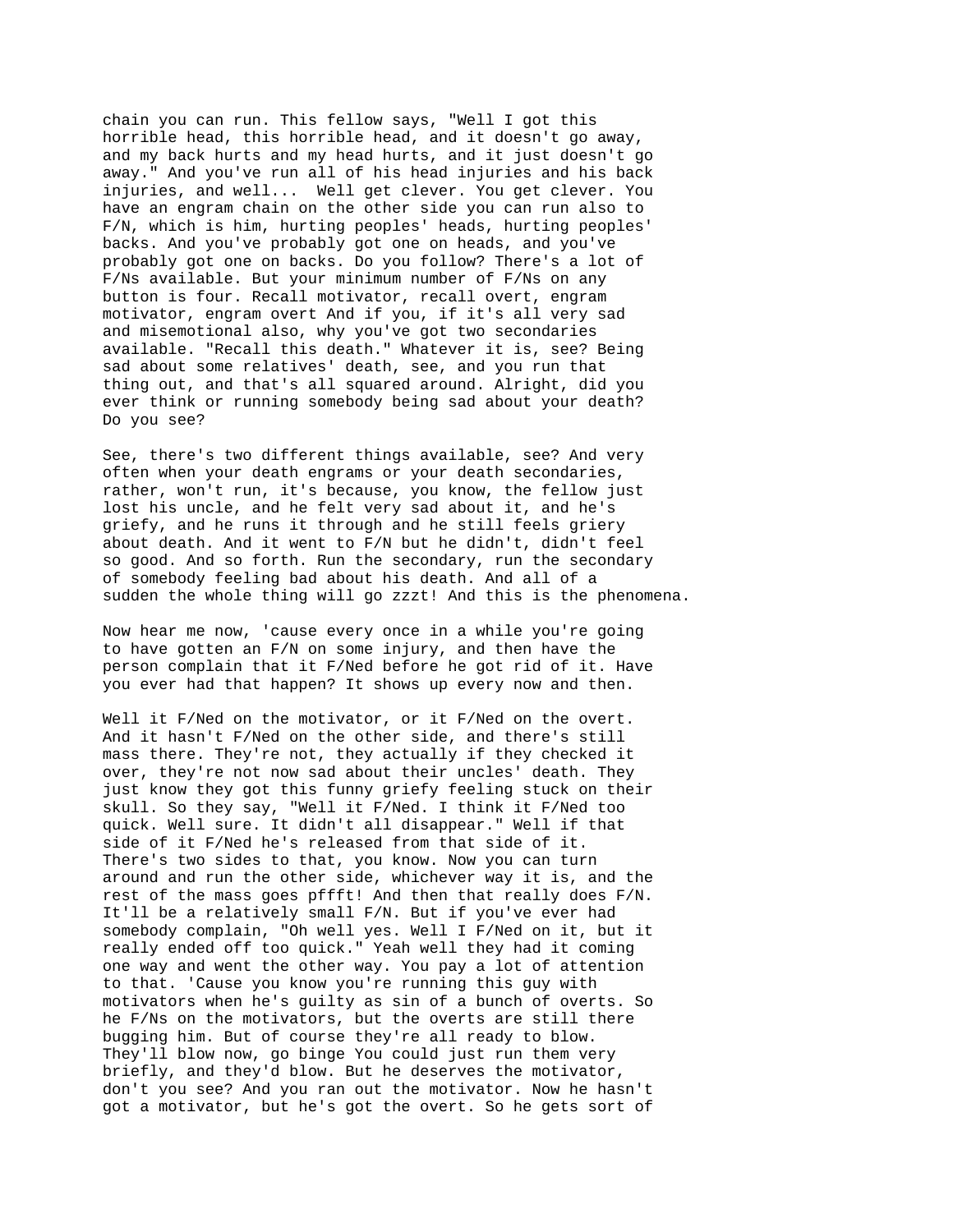unhappy. You got it?

That's how many F/Ns there are available. Theoretically there're six F/Ns available on any button. You should be able to plot this course off the top of your head. There's nothing to it.

Alright. Now there's another point here which I haven't covered with you too well. Missed withholds. Missed withholds. Missed withholds. You are always asking for missed withholds, and so forth, and I very often say missed withholds when I say rudiments. But the rudiment is withhold. The rudiment is not missed withhold. The standard rudiment is withhold. Not missed withhold, but withhold. And here and there in your sessions you've missed a time or two, because you haven't used withhold. Because there's a whole line of the whole subject of withhold is absolutely fascinating. The whole subject of withhold is miraculous and marvelous.

Guys who go around withholding, and guys who have withholds, and all of this sort of thing.

You get so accustomed to thinking that a guy is bad off because he has withholds, that you don't wonder whv he's bad off because he has withholds. Well, he's bad oft because he has withholds, not because he's dishonest, but because he's not flowing in a certain direction. And he can't flow in that direction, and he keeps it piled up on himself. And you can get the same action.

Now, as, well you can practically push his face in. You can get something that feels very much like body thetans, and so forth, just because the guy is withholding. Just that. Just withholding. Nobody's missing a withhold. He's just withholding.

I'll give you an example. Way back when I was fooling around and doing some research thing, I all of a sudden found out sitting at breakfast that it was a very unpleasant proceeding sitting at breakfast, for the excellent reason that the wax type of milk carton which is cold, clammy and slimy, sitting only three or four feet from me, if I would become incautious enough to let my perceptivity slide out if that far, I would collide with this damned, cold, slimy milk carton. See? Waxed paper milk carton. So I'd have to eat breakfast held back from this milk carton. After a while I'd find myself getting sort of cross. And I'd get up, and I'd be fine. And then I suddenly realized, maybe other people get up against things and they don't go back out in that direction. So I have checked this out, and that turned out to be the case.

Thetans withhold. They withhold energy, they withhold beams, they withhold emotion, they withhold mass, they withhold from going someplace, when they shoot somebody they withhold from being him. Nobody missed it. And a case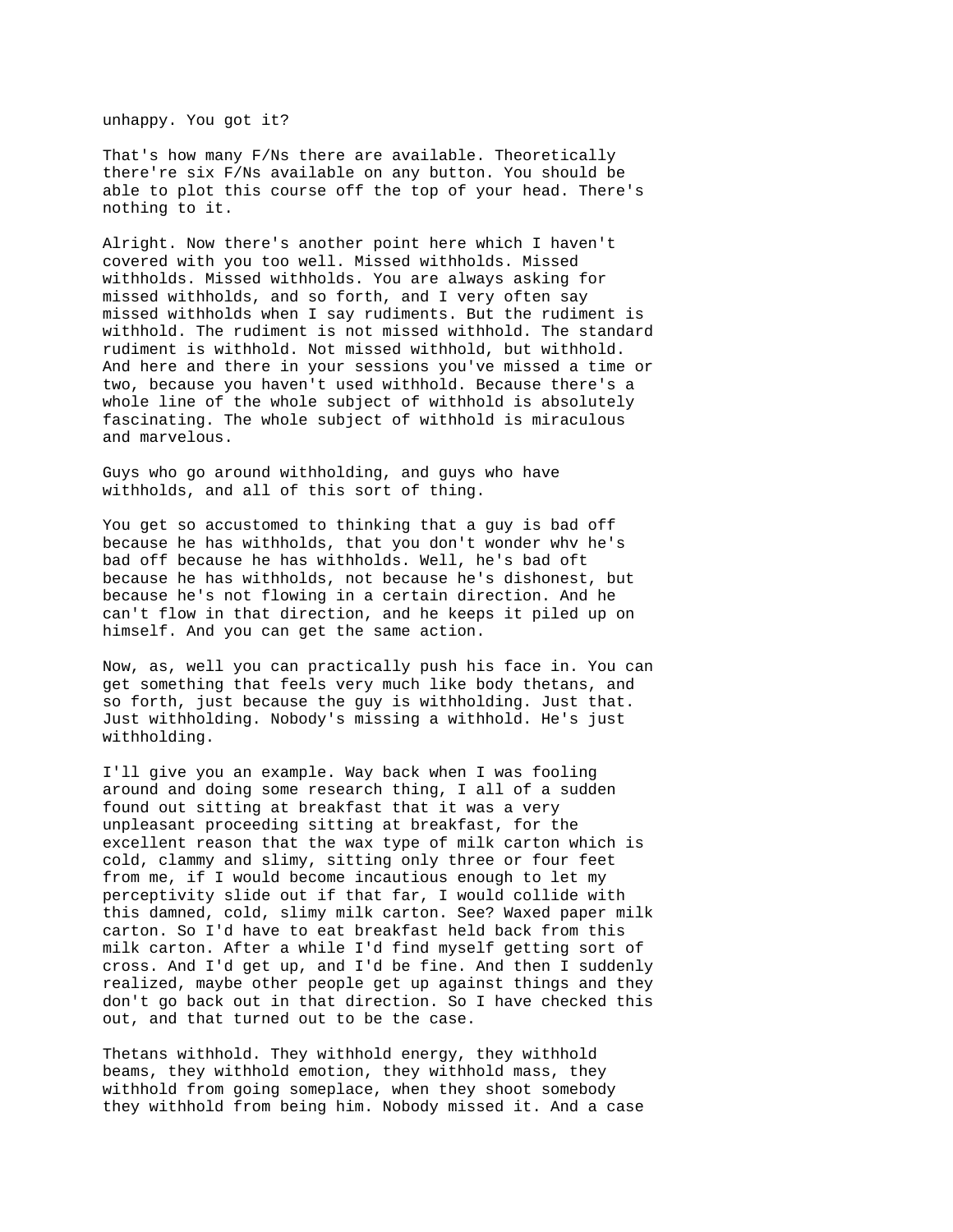can get just gorgeously stacked up, because of withholds. Withhold, withhold.

Thus American girls are very often quite withholdy, and the reason why is, is over in America the girls don't, aren't taught to shake hands. And they're taught that they must be reached for, and never to reach. And that it's unladylike to reach, and that sort of thing. No criticism of it one way or the other. But you will eventually find them sort of, and anybody else in the world that's been trained that way, you eventually find them sort of caved in. And you, as an auditor, might think they've committed some fabulous crime. Whereas it's no more important than the fact that they must not ever reach in the direction of a man. Or mustn't ever reach in the direction of another person. It's which directions they mustn't reach. And they're withheld permanently from that area. See? There they are, withholding. Withholding, withholding, withholding, withholding, withholding. Eventually they squash their noses.

And now you come along, and you're asked to perform some miracle. "Freed me from squashing my nose" sort of miracle, you know? Now this is very unimportant in the lower grades, but when you get up into the OT sections, what I'm telling you now, is very, very important. Because you are going to find some guys have nothing more wrong with them than the damn fools keep on holding onto their bodies from in front. And that those horrible somatics they've got that is tearing their knees apart, or something like that, is simply them pushing on their knees. It's very mysterious.

"Oh, what can be wrong with George? He seems to have these sore throats all the time." Well now the guy is up around an honest 5, or something like this, and he starts developing sore throat and so on. You of course don't audit in this fashion, but you could say, you know, "Why don't you let go of your throat, boy?" So he'll say, "Oh. Have I got ahold of my throat? Ha ha ha ha, yes." Very difficult. Very difficult.

The guys get into OT sections, they one, will withhold from things, and they can damn near pull their skulls off or crush their chests or something, see? Or, they've got hold of the body, or somebody has offered them something and they've suddenly tensed back from it. And it's practically busted their ribs or something. And you run into one of them right after he's flinched from something of this sort. He walked out of the building and he comes back in and he's all caved in. And you say, "Oh my god, what masses have we got? He must have more body thetans. Let's see, what can we do? What wonderful process do we have to run on this bird?" And the funny part of it is, if you use the rudiment withhold, particularly as you get up into the upper sections, as well as the rudiment missed withhold... And the way you do that is you ask for a withhold, and then determine whether or not it's the kind of withhold which is discreditable so somebody would miss it, or whether it's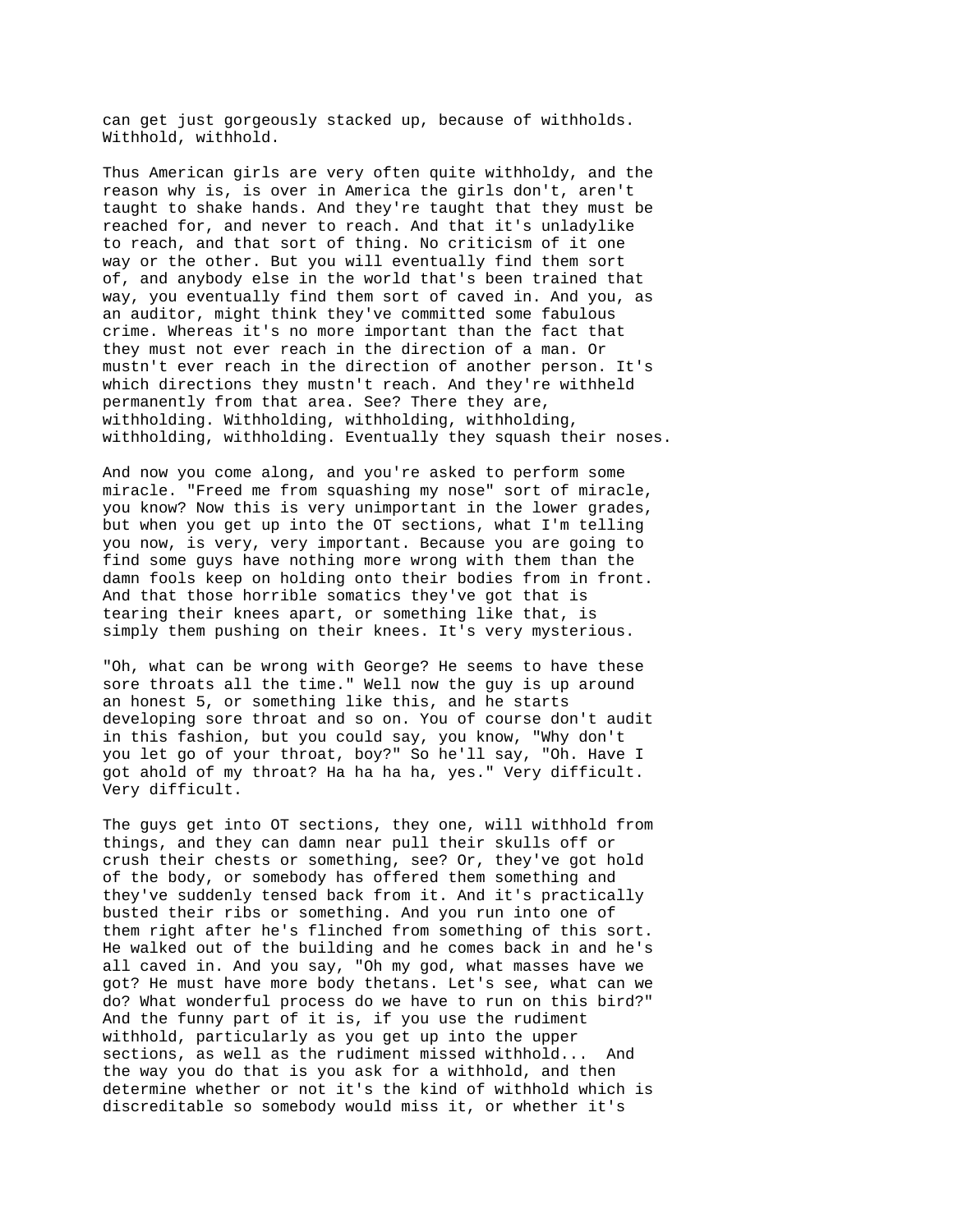just plain withhold. And you'll ask for the missed afterwards. Or not ask for it. But the actual proper rudiment question on OT levels is withhold, not missed.

"Do you have any missed withholds?" Now I've been watching it go on here for some time, and been expecting in vain for some of you to suddenly ask the ordinary, garden variety, way back when rudiment, "Do you have withholds? Or, are you withholding anything?" Now you start asking OTs if they're withholding anything, and fifty percent of their somatics will just go up in smoke. See? So you're missing one.

This is the great ease with which some of this stuff works. So the guy has just went up and pulled himself back on the curb suddenly so that he couldn't be hit by the taxi cab. And he comes in and he's all, so on. You set in, you're getting in the Ruds. You don't have to know all that. See? You're getting, "Are you withholding anything?", and "Have you withheld anything?" Or something like that. And you get a little read. And he feels wonderful. "Oh yeah! Taxi cab. I got myself back off the curb. I withheld... Yeah, that's it." WhmI Because you're dealing with somebody who is already pulling, and squashing, and grabbing.

Now theoretically you could also ask somebody, "Where you got hold of the body?" And that would cause it. On the OT sections you can't figure out what in the hell is going on, add that to your repertoire. Just, "Do you have hold of the body, or are you pushing on the bony in some way?" If they're not, you won't get any read, and if they are, the damn meter will blow up.

You got the point? Because you're dealing with somebody who holds onto bodies, who pulls back bodies, who withholds bodies, who withholds energy, who pulls in energy beams. Do you follow? So that you certainly check this on the upper levels. Not very important on the lower grades.

We found out that newspaper reporters were never, never, never able, never, never, never, never able to make a little beep meter we had work. Whereas any, anybody who had been audited at all could make the thing connect and spark, and short circuit. We had a little machine.

We'd set it up. And we found that newspaper reporters, wogs, guys off the street, they'd look at this thing, and they'd try to do it, see? Rather pathetic. You know? They'd try to do it, and nothing happened. They couldn't make the thing close. Actually all you had to do is put a spark between it, and a buzzer went off. You can set up two, two contacts, or hold one contact next to a body while the body is also connected to another contact, a very low voltage. And you hold that out from the cheek, and then somebody stands off thirty feet and makes a beam. He puts a beam between the cheek and the finger, and the buzzer goes. And he can turn the buzzer on and off at will. It's one of the most remarkable experiences you ever saw in your life.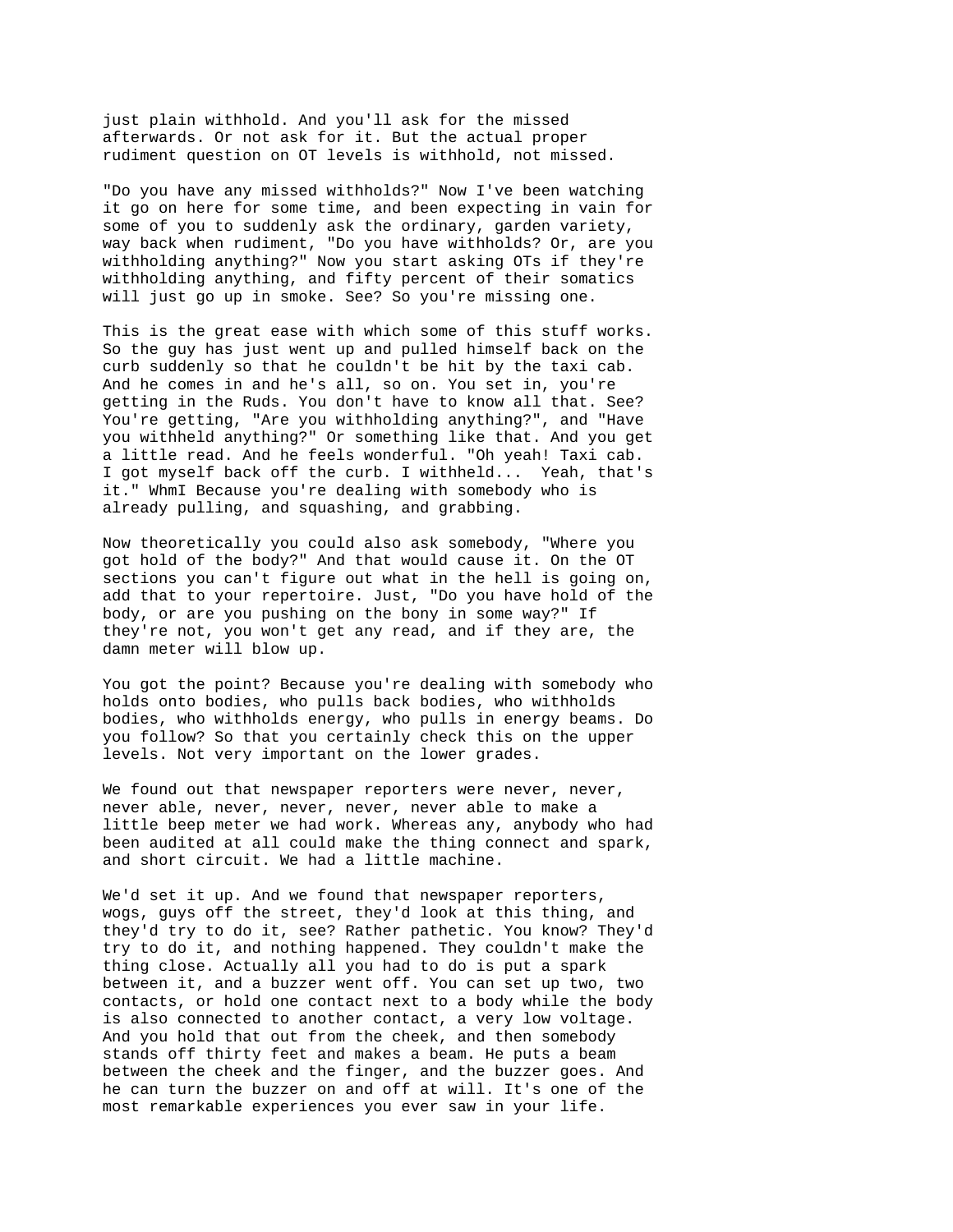The lower level guy, he couldn't do it. And anybody who had been audited at all, boy he could make that thing go beeps And off and on, and first he'd say, "Christ, I couldn't be doing that. That is not possible." And then, ding, "Yes, that was me. Hey! I'm an electric eel." See, he could do it. He could do it thirty, forty, fifty feet away as far as he could see it. Which is very interesting indeed.

Now if a guy can do that he also can of course apply close up on his own body the most fantastic amounts of energy. Actually you can apply him almost at any distance. You got that one?

Now also, let me give you another one that goes along with. Some OTs go around, get a high TA because they lean on things. And if all else fails, remember that they also can lean on things. They habitually push against a wall because rooms are too small. And they don't catch themselves doing it, and it pushes up their TA. they lean on the wall. Very simple. They will do anything that a guy would do with current. Current or force. You can expect anybody to do.

One guy had terrible trouble because he had ringing in his ears. And he was ringing them.

Now to show you how far out some things can as, there is a dictionary which I did not do, which is called the Scientology dictionary. I've never read it. It was called to my attention the other day that the definition of recall in it is to reexperience, which is completely wrong. I merely bring this up as what happens when I start clarifying materials. A few bulletins, a few things come out that I haven't written, I haven't said anything about, there's some errors creed un in those things, and it throws technology out. This is what you've got to keep an eye out for. If you run into this sort of thing, why, send it through to me and let me find out whether or not it is factual or not, on a clarification. Because you're liable to get in some arguments with somebody on it.

Another datum I wanted to give you, is you can do two or three assessments on LX-1 and run each one of them with engram chains and recalls, and everything else. I mean, it's quite remarkable. They move upscale on LX-1. They'll get different buttons. And you can do the same things with them all over again.

Now, we have, we have pretty well reached the end of the line here. We have pretty well reached the end of the line, and we have the general situation pretty well in hand. Not to pile you up with a tremendous amount of data here in the last few minutes of play, but I will tell you this. That putting through this Org VIII Course as we have called it aboard, has been quite a tour de force. It has been, called for a lot of coordination in a lot of ways. And I noticed even down in the last few minutes of play that we were still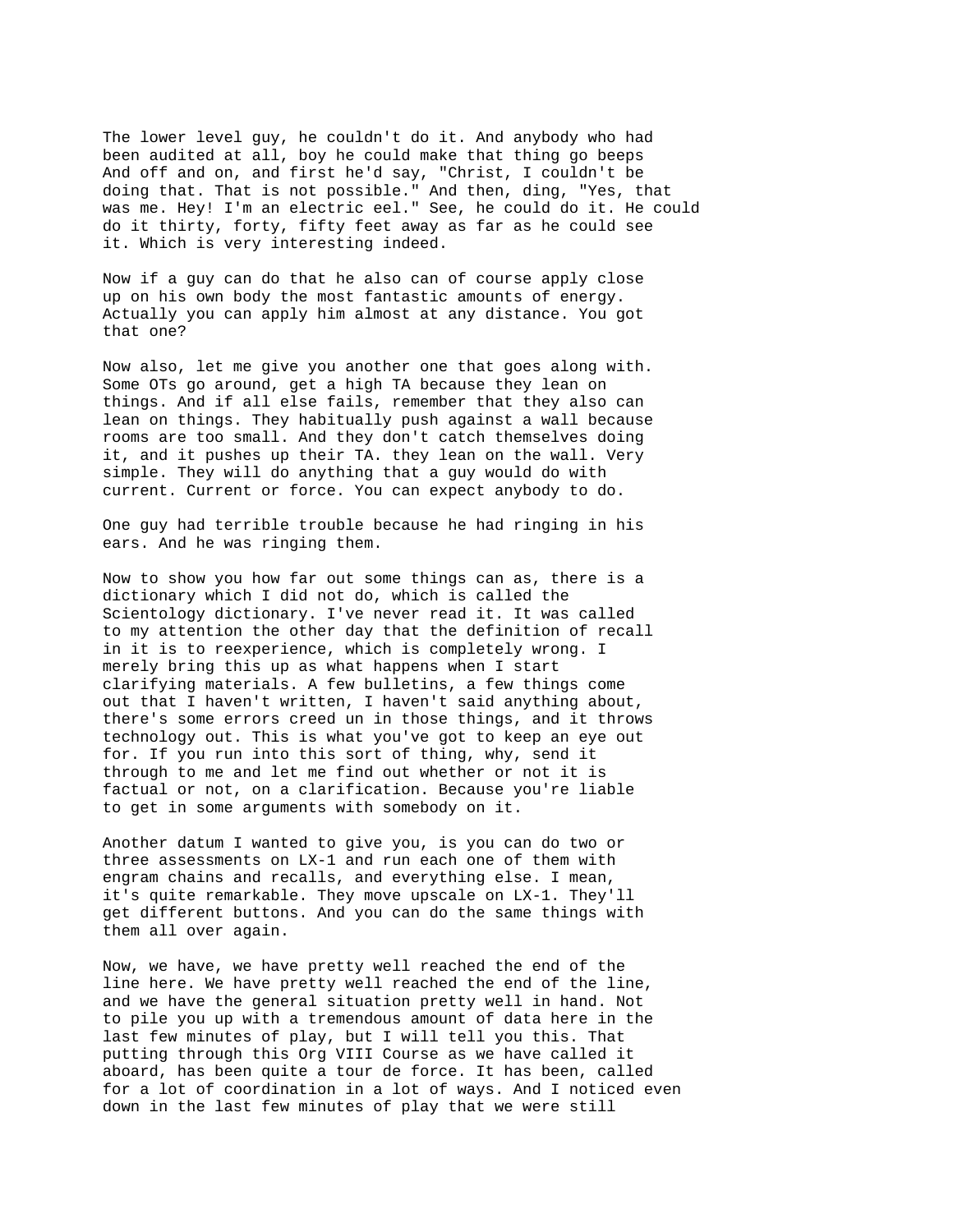riding close to the edge in some instances. And all that got straightened out.

Now I want to talk to you for just a few minutes here on the subject of what you will be doing, what your difficulties might be. First and foremost people are going to ask you, "What is so different about standard tech that is different from Scientology?" And a wise guy sort of answer, which is perfectly legitimate is, "Well you see, standard tech is the way Ron does it." That was sort of, just, you know, floor the opposition.

But, the truth of the matter is, is standard tech is a standardization of processes, so that they apply to a hundred percent of the cases to which they are addressed. And that was the main thing. And it was codifying a style of auditing which produced maximum results in minimum time. And that was what standard tech was. And they're going to say, "Well that therefore invalidates my Class IV, my Class VI." And you say, "Oh no. No, no, no, not, not at all, not at all. But in due course, when you have learned all there is to know about everything you can also learn to be totally simple. And when you achieve that you have achieved then maximum velocity and maximum gain."

Standard tech is simply how to achieve maximum velocity, maximum gain in processing, and what are the real importances in processing, and how do you set cases up, and what do you do with them. The truth of the matter is, the subject itself was pretty well wrapped up in 1966, but required settling down. And it hasn't been until now that I have settled the whole subject down, and have begun to take out of the lineup additives which have been put in there that were unnecessary, and made it come back and do what is was supposed to do. For instance, as you've seen even on the OT sections I have taught you how to get something like maximum gain out of the OT sections. I've taught you how to get more gain, more velocity, out of the actions which other people would say, "Well I don't see how that's any different than anything I've been doing. I sit down at a table, I let people talk to me while I fiddle with my E-meter. I don't see how anything's different about that, and so forth." Well, I'll tell you to whom it will make a great deal of difference. It'll make a deal of difference to somebody who has been trying to put across to somebody that his case hasn't been handled, and people have gone on not handling it for some time. It will make a great deal of difference to that person. It will also start to make difference to anybody else in the vicinity who is audited by comparison. He's been audited one way, and he suddenly starts getting audited in a highly simple way, and he starts making much faster case gains in the same line of direction.

So in actual fact, standard tech, for all of the technology, or for all of the work which has gone into the simplification of it, for all the work of codification of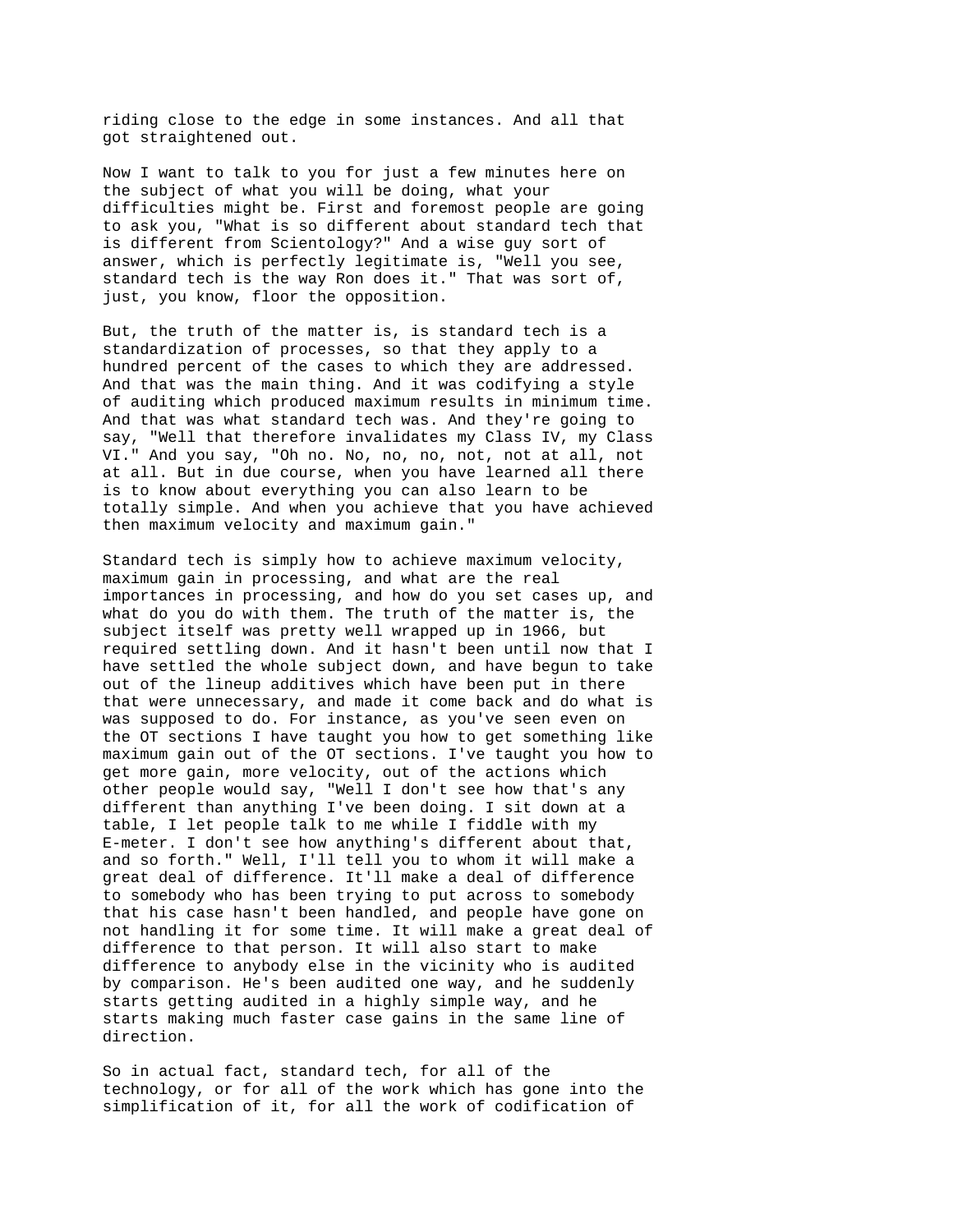how I got it across to you, and so on, is more of an experience than an action. It is something which is experienced. And after you've been at it for a while you've either got it or you ain't. You see? It's something you experienced.

Now just as the lowest mark on the course was the one who had been audited the least, this coordinated. He started to catch up undoubtedly in the last couple of days. But it took a catch up. Because it's something one experiences.

Now I don't want auditors at large across the world to believe that all of their training is invalidated. Quite the contrary. What I believe is that somebody has invalidated their training.

What we're doing is de-invalidating training. What they have learned, they have learned. And then somebody has pushed it aside so they felt that is was not learned. And what it required was a stabilization. And giving one back a security of the data. And if one had a security of data, he could then carry on very nicely and very smoothly, because with that security of data and with somebody holding him on the square, hair line road of it, he all of a sudden realized that by doing it just this way, and using just this data, he all of a sudden got things to fly, which have never been flown before. And so therefore, the biggest hump in standard tech is the auditor making it work and the auditor having it work on him. Can he make it work as an auditor? Does it work on him? And so on. And out of that of course, you get your superlative auditor.

For instance, it'd be very difficult to kid me about how this worked or that worked, or something else worked. I know how these things work. And anybody who has worked very long in this field with standard tech, and he's seen this work, and he's seen the put together, and he's managed to cut it down to where he's, to look at it is totally simple, and so forth, to jar him out of that rut would be very, very difficult indeed. In fact people are liable to accuse him of being unbudge-able, or conservative, or a fuddy-duddy. "What's the matter? You mean he won't run PCs wiggling their ears anymore?" and so forth?

But people are going to ask you. People are going to ask you, "Why is standard tech so different than just general tech?" Well actually there is no general tech. There has really never been anything but standard tech. But, it required codification, it required delivery, it required simplification, and once the research line was completed on it, it had to be delivered and it had to be delivered in the simplest possible fashion. It is necessary, actually, for an auditor to go all over the research lines and datas and side panels, and everything else of this whole subject, as he does on the Class VI course, before he can appreciate all there is to know, and how little of it is a main line action. And if he gets that all settled and straightened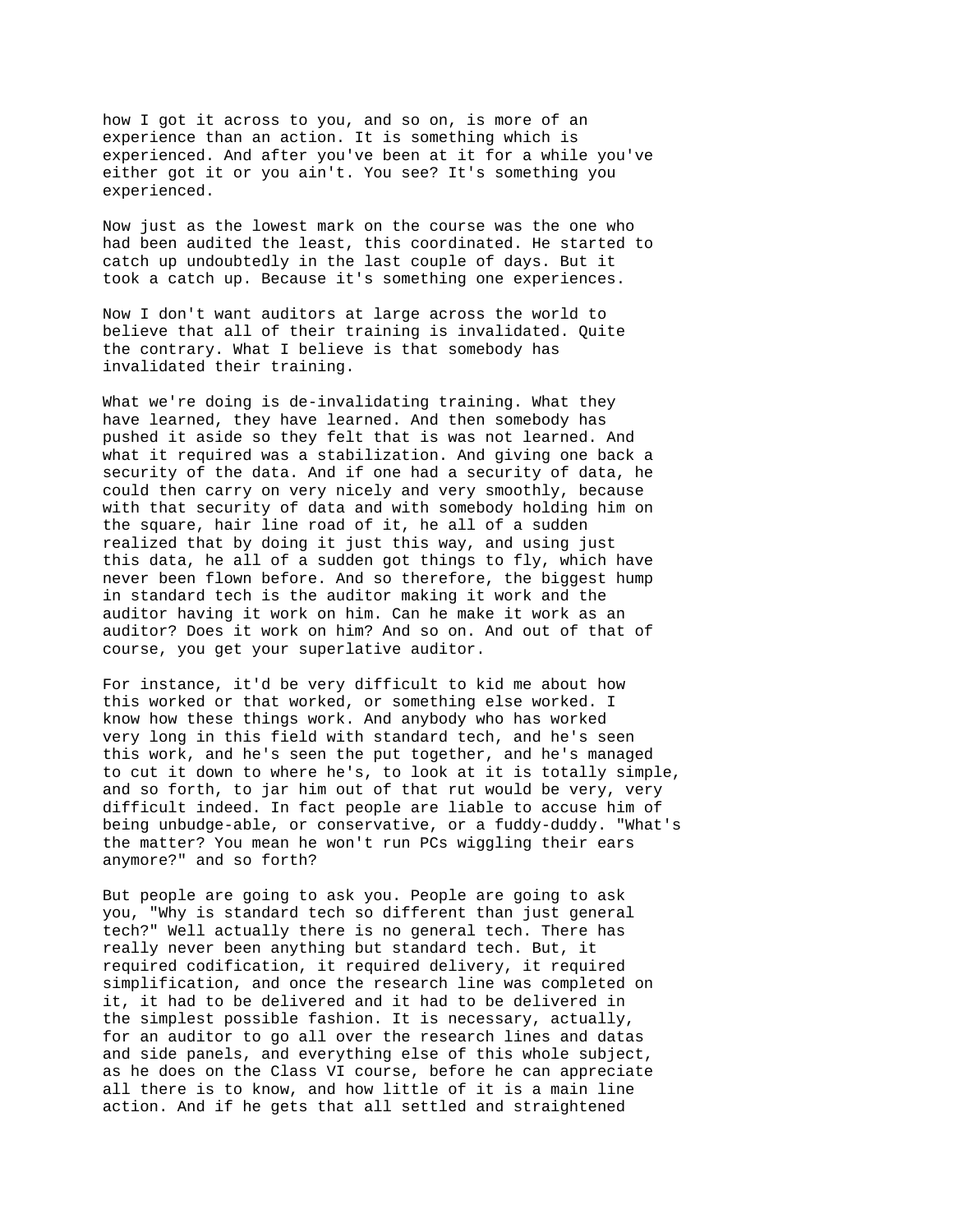out, he knows a tremendous body of data about the mind. There are fabulous amounts of it.

You actually, if you settle down on just standard tech only and didn't know the other lines, then people would think they were making fabulous discoveries every time they found out that you could match terminal a couple of mock ups. See, they didn't know that that was ever part of the subject matter. But do you know, oddly enough if hypnotism, and a lot of other subjects of one kind or another went this route, the material which was evolved in the days of Mesmer and Charcreax was considerable. There was an enormous amount of it. And it's been boiled down now to some little, tiny balderdash that doesn't even work. But there was a lot known in this particular field. There was a lot known. And it has all more or less disappeared. It isn't know to anybody anymore.

It's very funny. Now any day now I expect somebody to break out and find out that there is such a thing as an hypnotic rapport. A guy pinches himself in the shoulder and somebody else feels the pinch. And they're going to be very fascinated. "How did that happen?" Actually it's all part, and is called actually, Mesmerism. Back in the eighteenth century. If one doesn't know the scope of discovery of a subject he cannot then take hold of its' various importances. If one doesn't know how wide the study is, then he cannot also find out how narrow is the walk that goes through it. If you can grasp that you've got it made.

And you're going to see that when you talk to an academy student. And you're going to tell him just exactly what you're doing is great. And he's doing just exactly this, and you actually think you have a cracker jack auditor, and he can do exactly what you say, and go ahead and this is great. And you think that's fine. There is no reason to make a Class VI out of him, he's doing so well. This guy is in danger of stepping off the edge of the sidewalk, and finding out some horrendous thing, like "invent a problem", get himself some big win, feel that the field has not been covered or researched, and then he's completely off into some brand new field.

Scientology being only this tiny, little, simple thing, you see? He's in this brand new field, which has a vast ocean of data in connected to it, because he's never been exposed to the data.

He actually won't be an auditor who can hold the line until he's also found how much there is to hold. And then he will understand it.

Now when you try to relay to somebody, "This is standard tech. I am a Class VIII." Yes, people are going to be making a bunch of, a lot of fuss over you. That's for sure. And you have deserved it. You've earned it. They will try to feel un-invalidated, not invalidated, and this sort of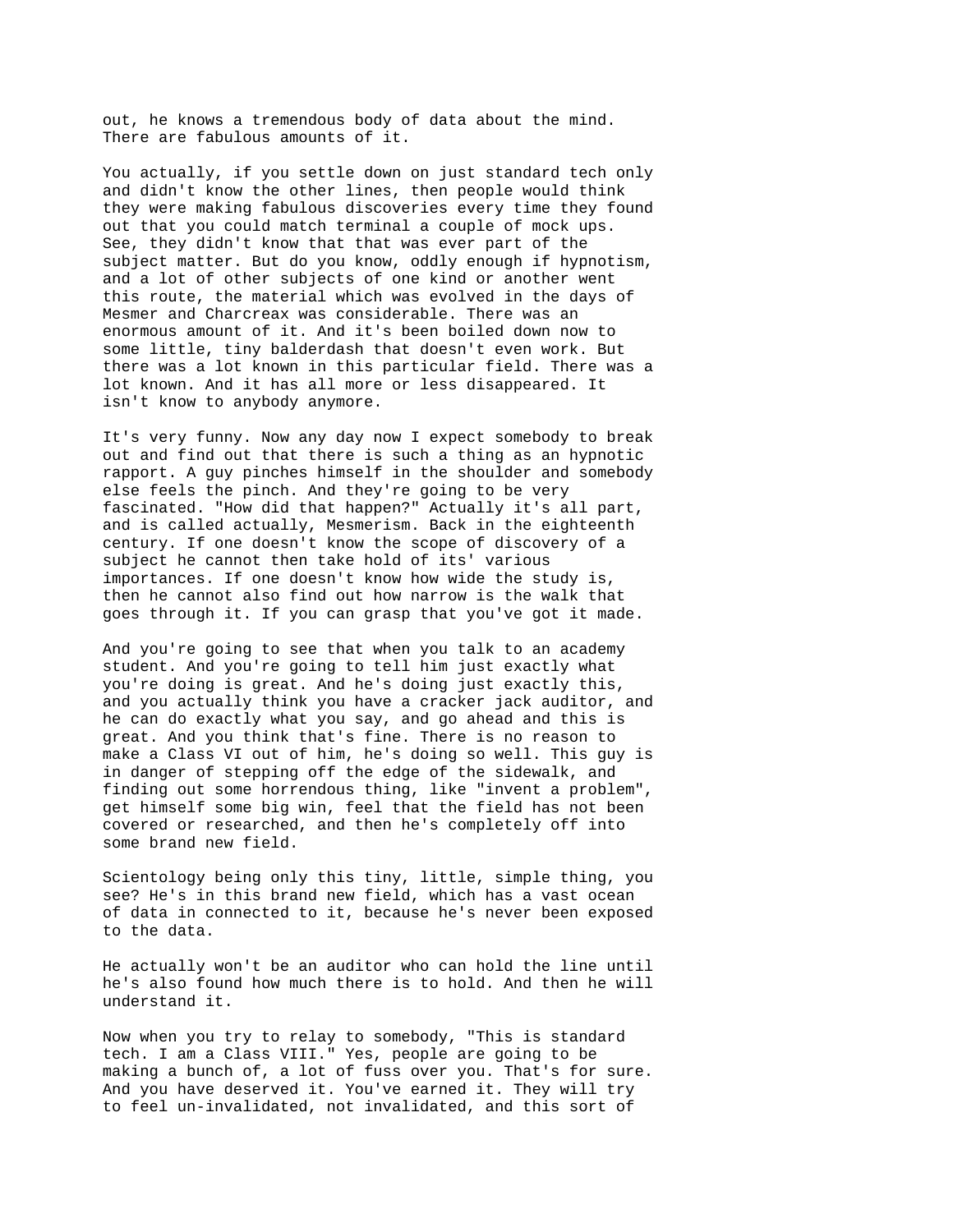thing, and be happy about this. Well you can help them be happy about the whole thing by saying, oh well you see, the funny part of it is, is all the simple things you know are true.

And the only difference is, is you don't know how true they are. And Ron said for me to tell you that standard tech does not invalidate anybody's tech, but is just the high velocity, fast, streamlined way through, and it takes the total expert to do it. It is the road to total gains. Well, you have to know a great deal.

Now all of you have been trained a great deal down through the years. You've had lots of training of this way and that way, and you've done this and you've done that and you've done the other thing. The net result of it is that you can look back over it, and you can see, you can see where it's shined up, and you can see where it was rather dim. And you undoubtedly, those of you who have been through Saint Hill recently and so on, and those of you who are very old timers indeed, have a very good grasp on the whole width of the subject, have a very, very good grasp on the subject itself, and know very well it is only where your own insights have been themselves, then invalidated, by bad training or by counter-data or something of this sort, that you've had any loses at all.

Now I'm not trying to tell you you might have known all this before. That would be a little bit too much. That would be me bowing out of the picture too much. I have done a re-evaluation of materials, a re-evaluation of add-ups, and that is a very definite part of the speed which you attain in them. These materials have been groomed within an inch of their lives, really. And this of course is not something that one normally sees. When one is trained in some subject he does not see the amount of research or testing, or other things that go on with it. Well that's all been there too. But if you notice you have not been trained anything that was very contrary to anything in your training. It's more main line than otherwise. But you certainly have shed a lot of complexities that somebody or another has given you.

The main, the thing that you will run into is the fact that auditing is a team action. It's a team action. It requires the Ethics Officer and the HCO Exec Sec and the Org Exec Sec and the Qual Sec. and the this one and the that one, and the promotions people and the this, and so on, and the handling it up. What I expect you to do, what I expect you to do is set and hold the standard, and continue to go forward with the standard. And by doing that, and by doing that consistently, set up examples of what can be done, and continue to set up those examples of what can be done, so that people eventually realize that that's what can be done. And then they start doing it too. That I do expect you to do.